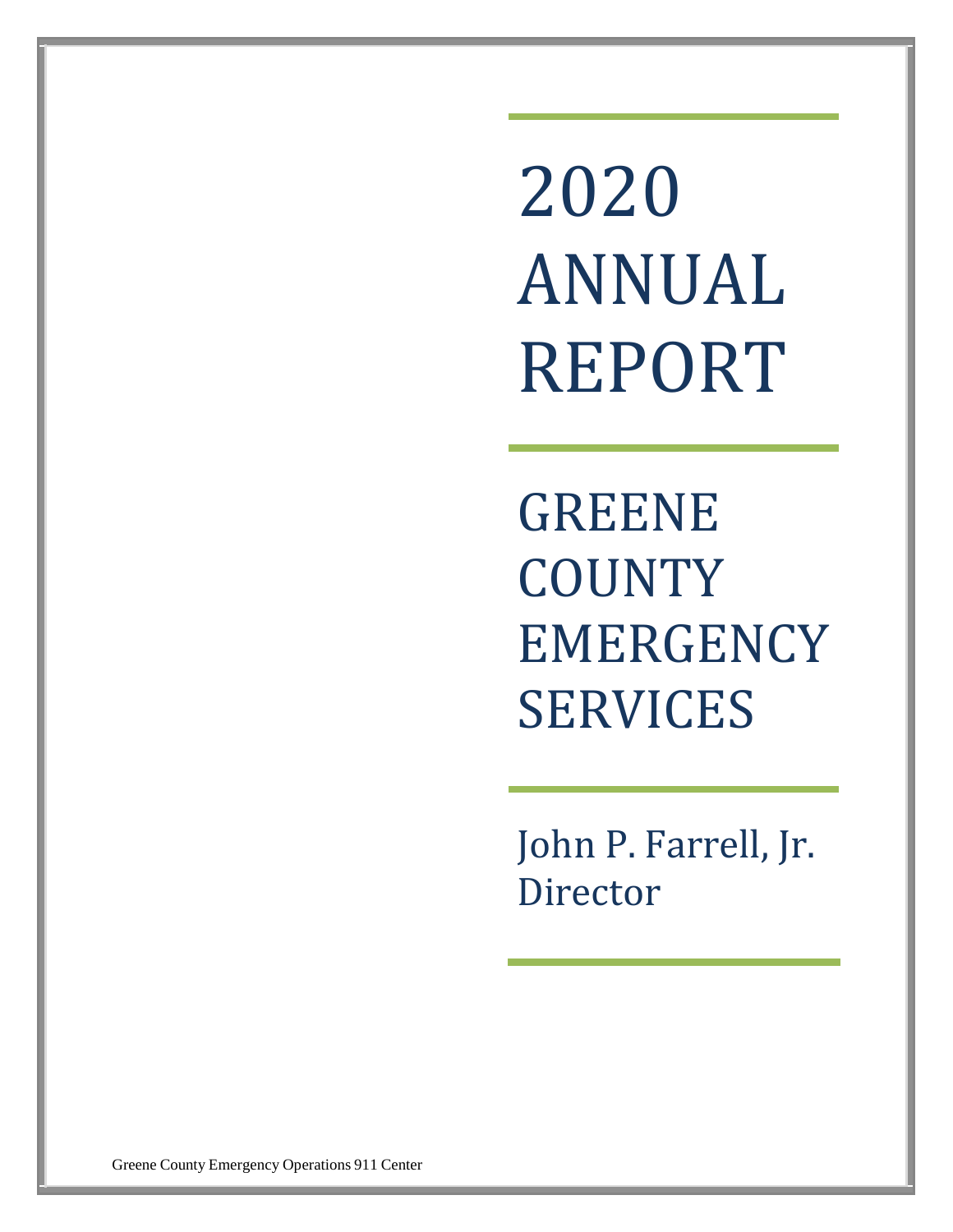### **Emergency Management**

#### **Summary:**

### **Operational Activities:**

In 2020 we had one EOC activation, however that activation remained in effect throughout this reporting period. The county EOC was stood up in March 2020 to support Covid response operations in Greene County. The EOC itself was staffed with anywhere from two to eight people depending on the specific task being managed. Most of the 2020 operational activities revolved around PPE acquisition and distribution. PPE distribution was closely regulated by NYS and allotments were restricted based on regional metrics. The EOC, and specifically the Emergency Manger, worked to ensure that all responders and health care personnel had sufficient PPE to carry out their operational commitments. We additionally acquired PPE that allowed us to assist with business reopening during the summer of 2020 as well as distributing cloth masks to the general public.

The Emergency Manager participated in a great many virtual meetings, in many cases on a daily basis. These included county staff briefings, state emergency managers call, state department of health calls, mortuary affairs calls, school superintendent calls, discussions with local and state elected representatives, coordination with nursing homes and assisted living facilities and other meetings as needed.

Two, level-five secondary EOC activations occurred in response to storms in August and October. Additionally a secondary virtual EOC activation occurred in response to the Christmas storm which caused significant infrastructure damage in several communities.

### **Trainings:**

Participated in the New York State Emergency Management Association annual training in Syracuse in February. Additionally conducted just in time training for all personnel assigned to the EOC to familiarize them with their role and how to use Web EOC.

#### **Exercises Conducted:**

No exercises conducted in 2020 beyond the real world event still in progress.

#### **Grant work:**

Grants continue to be a major part of the Emergency Services Operation in 2020. The SICG and PSAP grant funds originate from 911 surcharge monies that the state collects and then redistributes based on formula. The SHSP grant is a federal pass through grant that is dedicated to funding projects with a terrorism nexus. In 2020, grant funds were utilized to support our emergency notification and crisis management systems, purchase and install radio communications equipment at the tower sites and offset a portion of the backhaul costs associated with radio communications.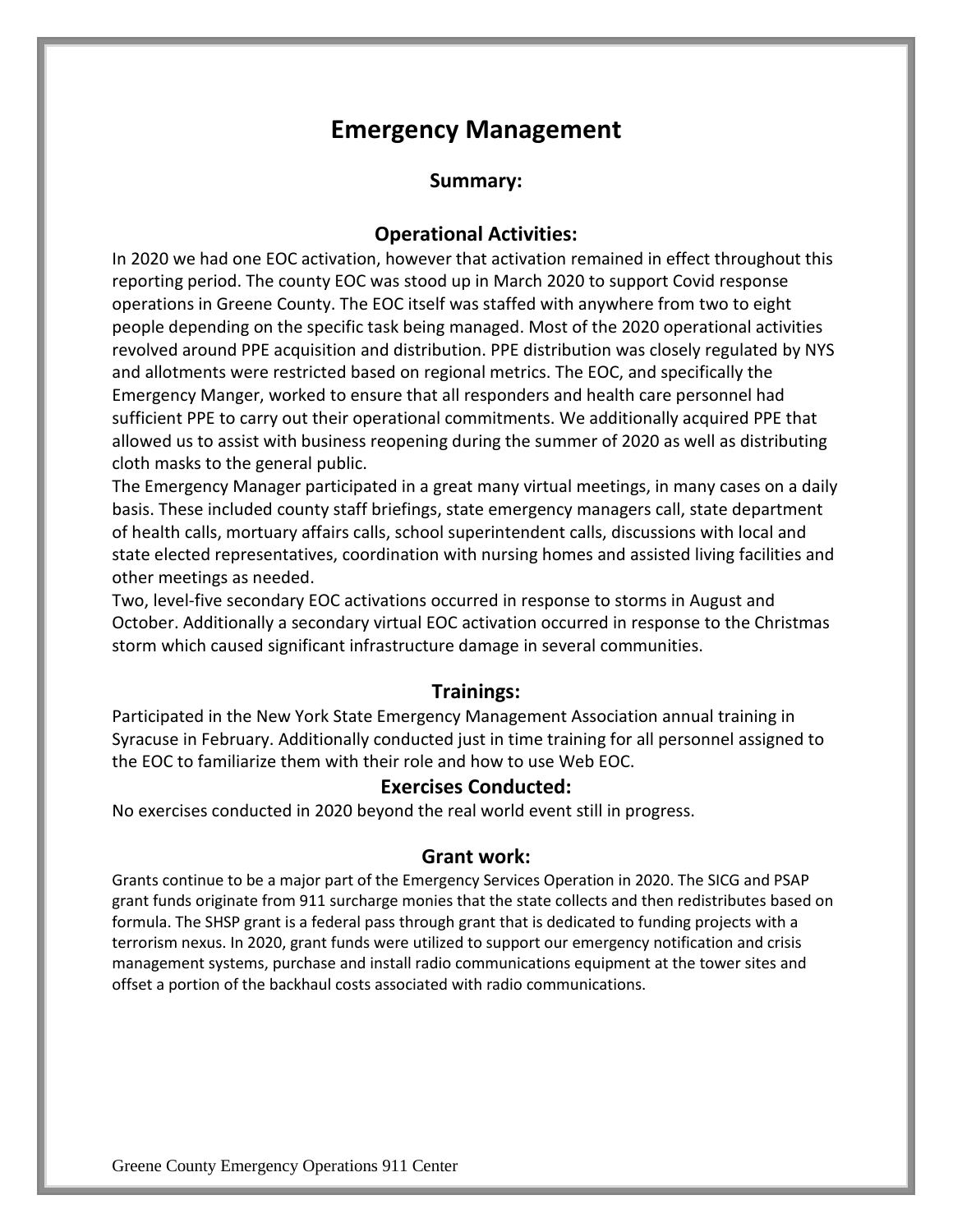### **Projects:**

#### **Web EOC:**

The Web EOC is used in day to day operations both for a work order system and for a daily communications vehicle among county staff. The activity log has been used to documents all calls within the EOC related to Covid.

#### **Training and Exercise Plan:**

No statewide TEP action in 2020.

#### **Emergency Notification System:**

Homeland Security Grant funds are used to support the Emergency Notification System. This system allows the county to send mass notifications to residents through phone, text and email. It is additionally used by a few county departments to send messages to their respective staff and/or client groups. This system was used widely for information dissemination regarding PPE.

#### **Comprehensive Emergency Management Plan:**

The CEMP was updated at a basic level in the first two months of 2020 however additional work was stalled due to pandemic.

#### **Local Emergency Planning Committee:**

As Coordinator of the LEPC, I attended one meeting and verified the required tier II data submitted by hazardous materials reporters in the county. Most submissions used E-plan however there are still a few who send in paper copies.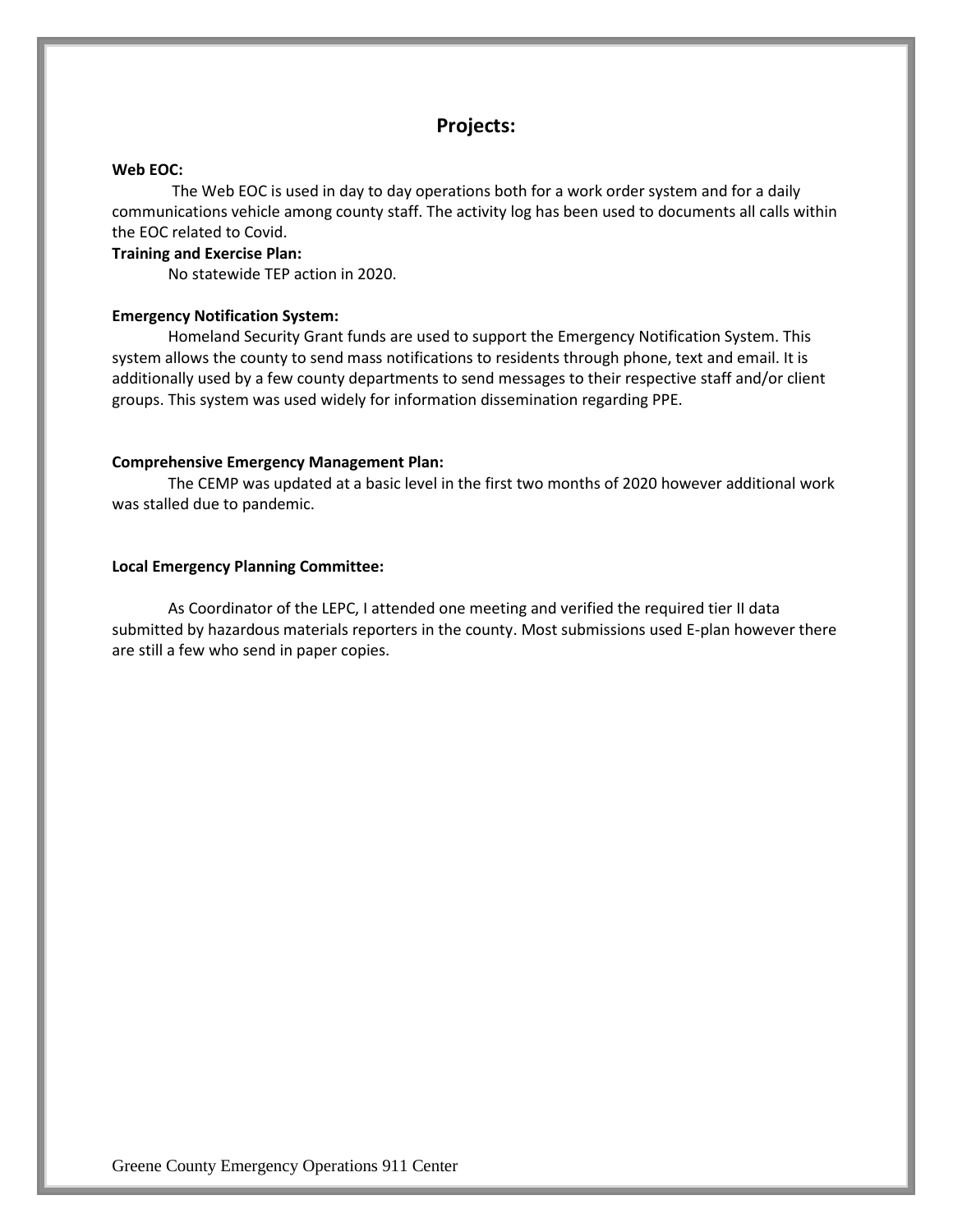### **Greene County**

EMS Coordinators Office Annual Report 2020

Current Positions: EMS Coordinator Deputy EMS Coordinator

In 2020, the office operated with 2 dedicated EMS professionals to assist in the oversight and coordination of County operations.

### **Meetings attended this year**

Greene County EMS Council monthly meetings Local EMS agency administrator meetings Greene County EMS Inc. meetings (as needed) Emergency Services Coordinator meetings Greene County Legislative Committee meetings (as needed) Fire Advisory Board (as needed) Hazmat Team (as needed) UsFirst CISM (as needed)

#### **Tasks during 2020**

- Reviewed access to BLS Core content continuing education for all EMS providers. This was postponed due to limited classroom ability due to pandemic.
- Planning for upcoming year trainings to be offered for all EMS providers.
- Review of State and regional MCI plans.
- Worked within department for research and planning of future of EMS services.
- Responded to several incidents within the county to assist EMS units.
- Review need or desire of Fire Departments need of EMS services.
- Discussions of potential multi agency drills within Greene County.
- Remained available as liaison for Greene County Public Health and EMS council.
- Worked with Emergency Management in distributing adequate PPE from NYS resources.
- Worked with Greene County Public Health during Pandemic planning and resource allocation.
- Ensured proper Pandemic information distributed from Greene County and New York **State**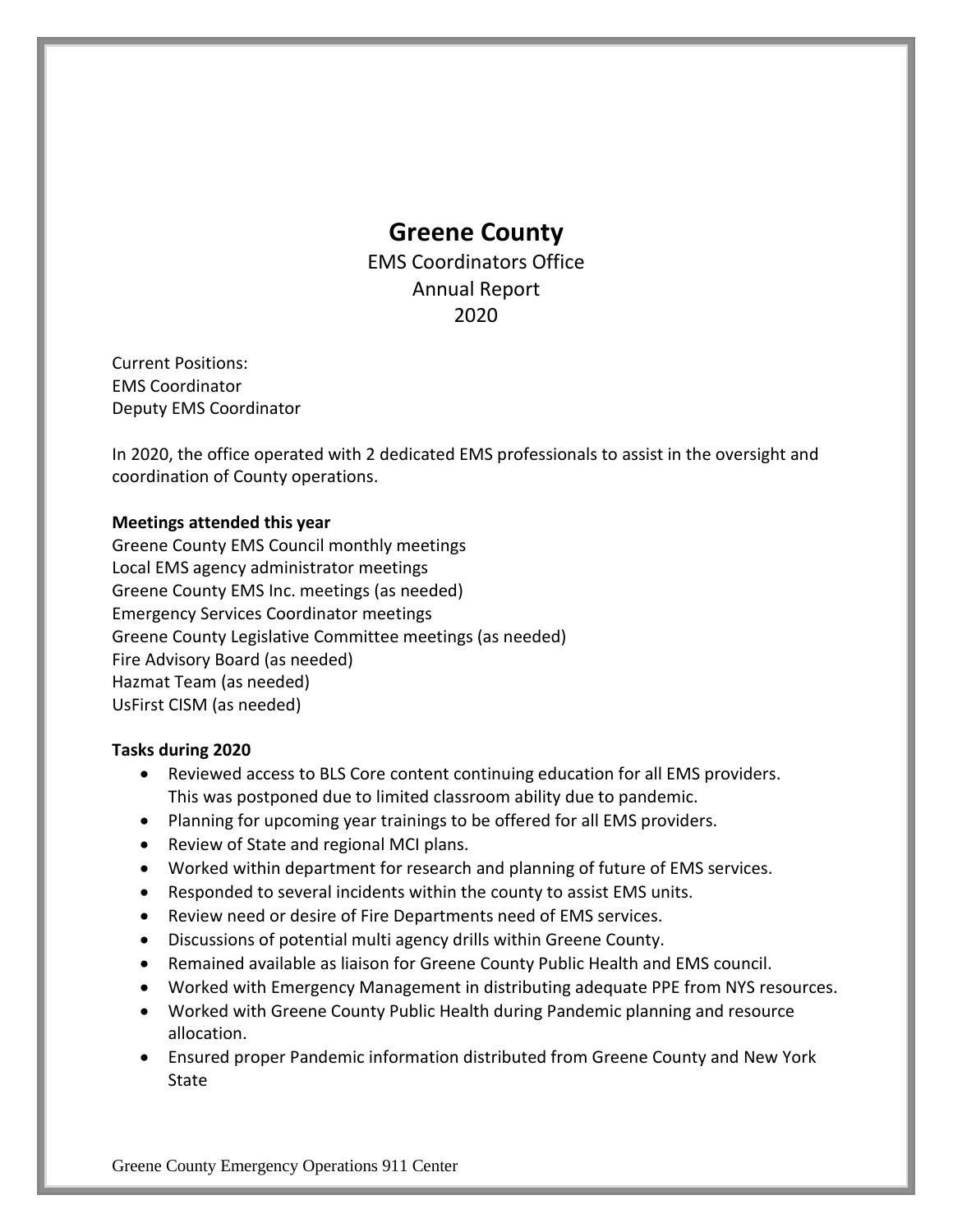#### **Goals for 2021**

- Continue to work with EMS agencies and assist with further research and development
- Continue to monitor and assist with safety in the EMS system
- Continue to provide the tools, training, and guidance to EMS personnel and leaders to handle larger incidents.
- Continue to act as liaison between agencies, Counties, State, and Federal entities.
- Continue to respond to incidents and to ensure no lacks of EMS coverage within Greene County.
- Work with Greene County CAD Administrator to implement Mutual Aid Plans.
- Continue to search for grants to provide any necessary equipment for use throughout the county.
- Continue to assist in efforts to ensure EMS coverage to all areas of Greene County.
- Implement fire departments notification of ECHO level EMS calls throughout Greene County, in attempt to decrease time of arrival for an AED. This should have potential for increased chance for reversal of cardiac arrest patients.
- Continuous funding research for safety equipment to ensure all EMS members have the appropriate safety measures.
- Maintain HAZMAT policy for EMS response.
- Plan and execute large scale drills throughout Greene County.
- Assist in community outreach and education along with other Greene County Departments.
- Assist in planning and training for a Peer support the UsFirst CISM team.
- Helping schools and large facilities with the "stop the bleed" initiative.
- Continue to work with Public Health to ensure Pandemic procedures are up to date.
- Work with CAD administrator to ensure "Mobile CAD" usage is adequate for EMS units.
- Work with EMS Administrators to ensure adequate EMS units available to the community.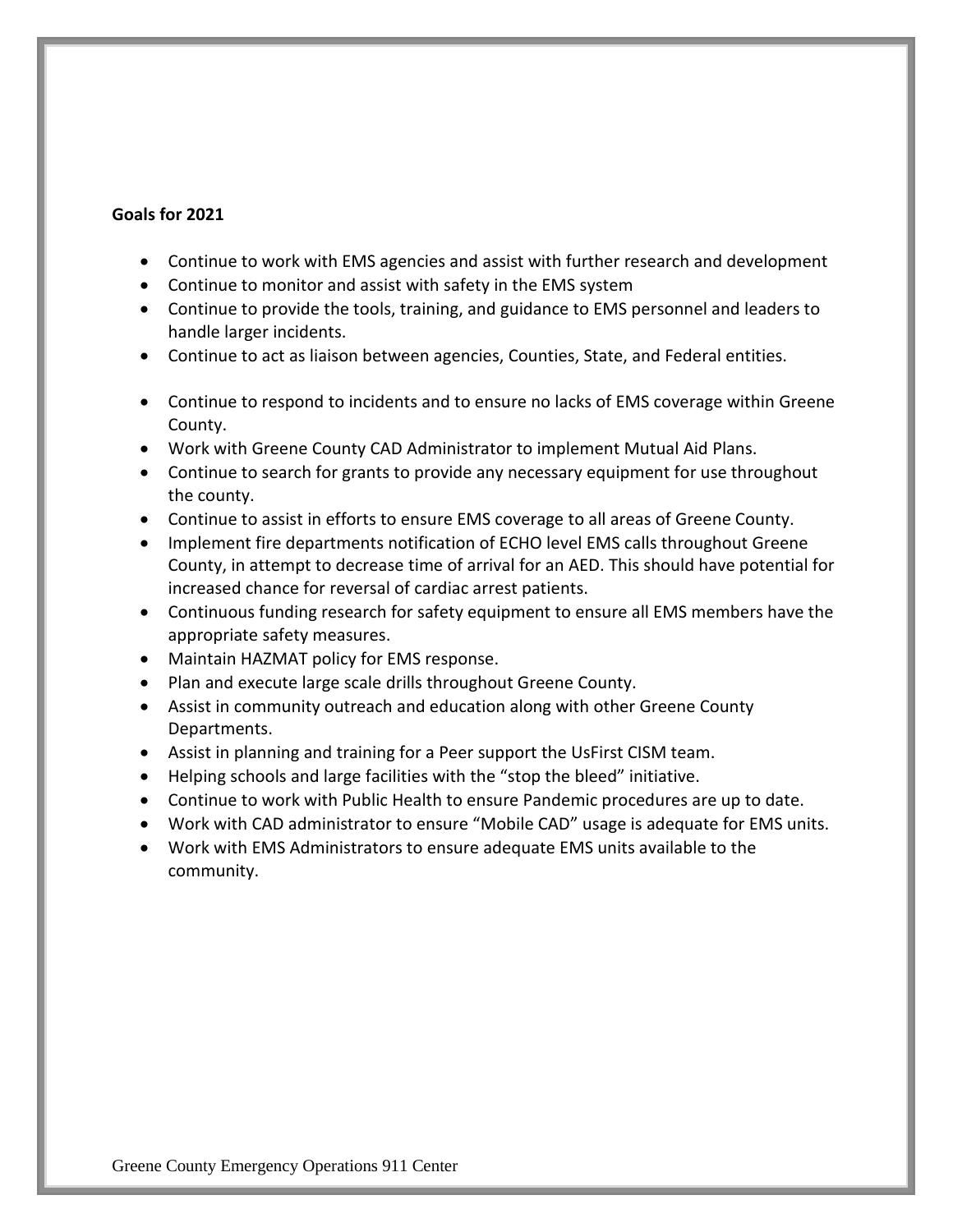

### Greene County Department of Emergency Services Cairo, New York 12413

The year 2020 was a challenging year to say the least for the Greene County 911 Center. As the pandemic worsened, a decision was made to lock down the center to Emergency Services staff only. We were very fortunate that during the pandemic we did not have to shut down the main PSAP. In preparation and instead of being reactive if we were faced with shutting down the main PSAP the backup center was tested and utilized a couple times during the year. During the height of the pandemic and since the main PSAP is large enough, staff were separated while in the 911 Center. As much as this was a difficult especially during high call volume, it still was the best approach to separate staff and operate by the CDC guidelines.

The major thing that occurred in the 911 Center for the year 2020 was the implementation of 12-hour shifts for the Dispatchers. The reason why we switch from 8-hour shifts to 12-hour shifts is to get better coverage. The new 12-hour schedule will give every Dispatcher every other weekend off as well as additional days off throughout the year. Studies have also shown with the increased number of days and weekends off working a 12-hour shift also allows for increased continuity and accountability, reduced absenteeism, lower attrition and turnover, and improves morale. Working 12-hour shifts result in 91 fewer shifts per year and doubles the weekend time off (26 vs 13 days) in a 24/7 operation. With a 12-hour schedule, there are only two shift turnovers per day resulting in fewer opportunities for miscommunications that may occur during shift changeover periods. This can translate into increased productivity along with lower errors.

During the beginning of 2020 a committee was created to review and update the policy and protocol book. The update was done because several of the protocols were written around our old systems that were in place and have since become obsolete. During this update (2) new protocols were added and put into operation. The (2) new protocols that were implemented were battalion responses and PAR timer notifications. Both of these protocols were geared to the fire service to improve accountability on the fire scene and getting apparatus and manpower to a scene quicker. Battalion responses were established for dispatching battalions in Greene County. There are (6) battalions consisting of 4 to 6 individual Fire Companies in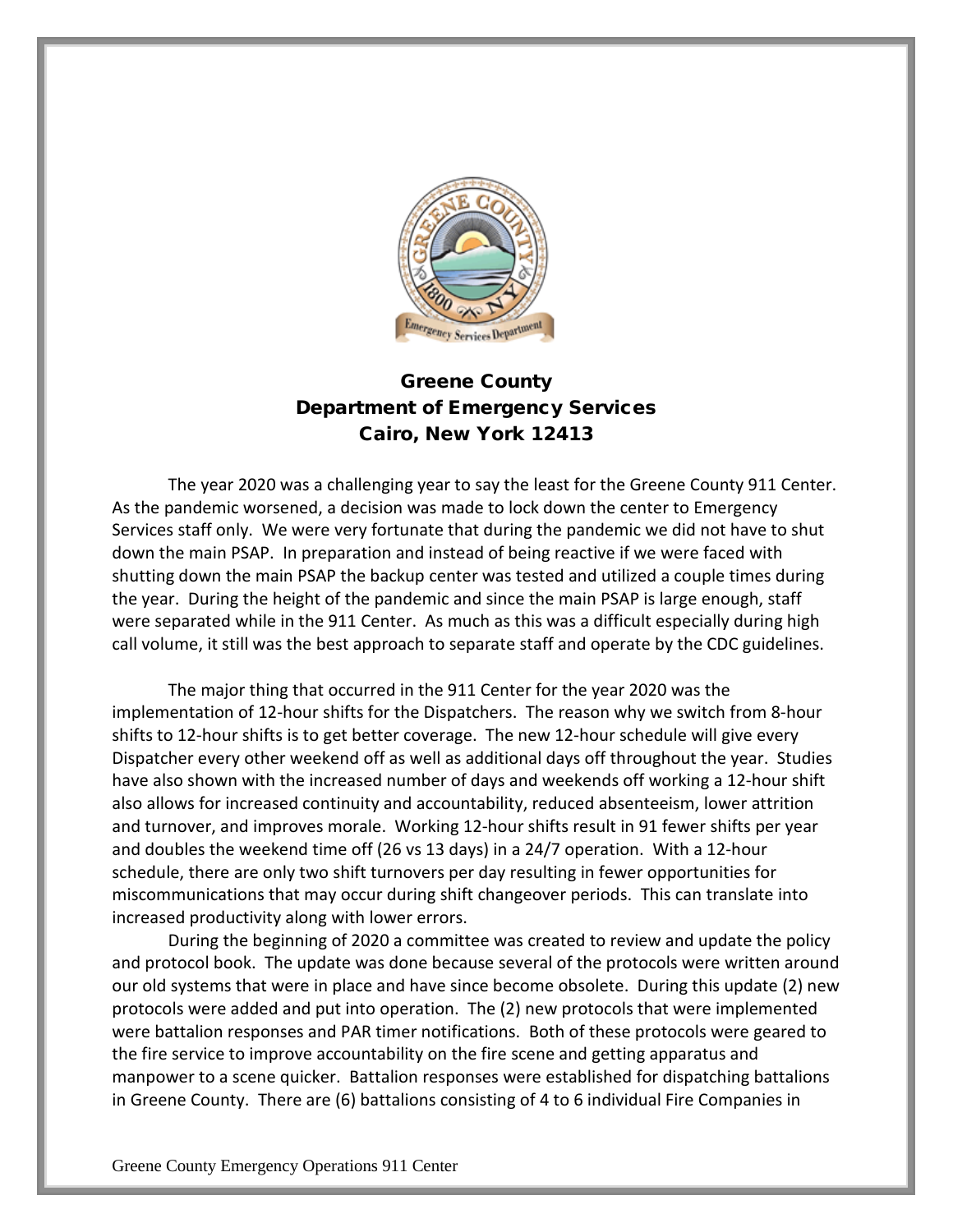each battalion. A battalion response could be for tankers, brush equipment, or interior firefighters for any large-scale incidents that require large volumes of water, brush equipment or manpower. The second newest protocol that was added was a PAR timer notification. The purpose of a PAR timer notification (status check) is to assist the Incident Commander with the overall incident management. A 15-minute status check implemented as per the NFPA 1500 is to add an awareness to the Incident Commander of the duration of the incident. As this protocol was developed mainly for the fire service, it has been used for serious auto-accidents with prolonged extrication and extended technical rescue events.

In addition, during 2020 several new enhancements were done to the Tyler CAD system. These enhancements were done to make the job of a Dispatcher easier especially during high call volume. A Dispatcher can create a call for service quicker and with ease now that the call for service window flows a lot smoother rather than in the past the call taker had to jump around the call for service window extending the time to create a call. Another feature that was added to the CAD system in 2020 is the ability to transfer CADs back and forth between Greene and Ulster Counties. This feature was added and has proven to be very beneficial to both Counties. The CAD to CAD transfer reduces the call taker asking the same questions that the other County has already asked to the caller and again speeds up the call taking process. Along with this feature being very helpful to both Counties, it is the first of its kind to be implemented in the state of New York.

Over the past year, Greene County has worked with the Town of Bethlehem Police Dept. (NY), Ulster and Dutchess Counties to make our CAD system the most robust system that Greene County has ever used. With the help of the Town of Bethlehem Police Dept. we were able to solve a crossroad issue that had plagued our system since going live. With 45 minutes of working with the Town of Bethlehem Police Dept., Greene County Real Property and Emergency Services, (electronically) this problem was rectified and cross streets are now given to First Responders on dispatch.

With the work that has been done with the CAD system and continues, to be done every day several New York counties have requested to do site visits or virtual visits/meetings to talk about our operation and the Tyler CAD system. These request started to come in more frequently during 2020 because of the Tyler excellence award that Greene County received back in 2019. Knowing that this award was received back in 2019 the story that goes with it and how a Dispatcher used the CAD system to locate a lost hiker is still shared to this day throughout the 911 industry. A few of the Counties that we meant with were Montgomery, Fulton, Niagara, Genesee and Livingston. Not only have we meant with in state Counties but also the State of Rhode Island 911 Board had also met with Greene County (virtually) asking how the CAD to CAD transfer was successfully achieved. The State of Rhode Island is currently building out a Tyler CAD system and will link all (11) Public Safety Answering Points call taking centers together and want to take advantage of the CAD to CAD option that Tyler offers. **To happen in 2021**

In 2021, I am hoping to enhance the CAD even more. Now that we have been using the Tyler CAD system for a couple years now I am planning to roll out to the fire service some additional tools for their "toolbox". One of the extra tools to be available to the fire service is alarm assignments. Alarm assignments are set up in the CAD in such a way to streamline the dispatching of agencies and/or units to large-scale events. These alarm assignments are also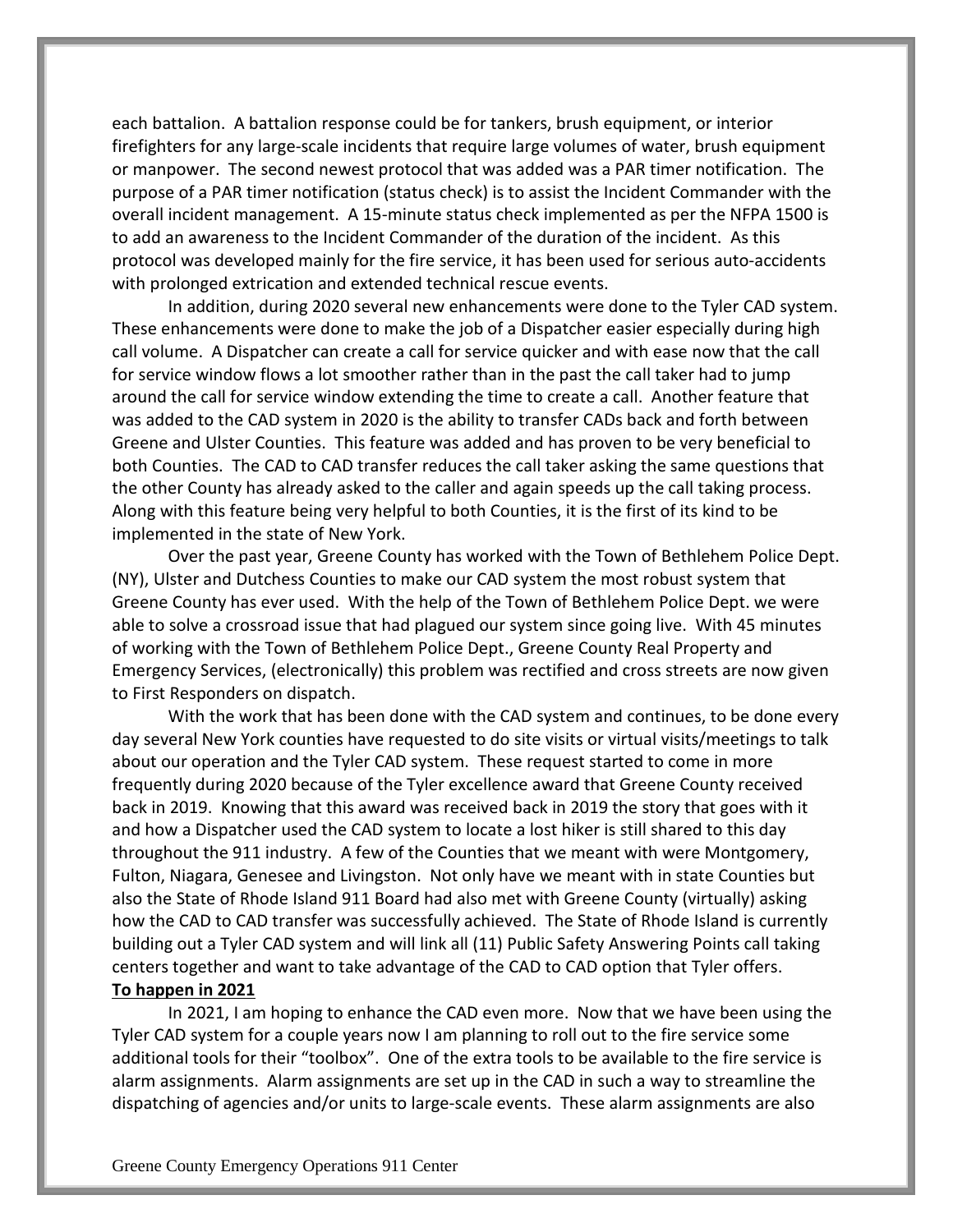called pre-plans or mutual aid. During these times and with volunteerism in the fire service low one thing is certain that Departments rely heavily on a strong system of alarm assignments or mutual aid to make a high stress event less stressful. This type of dispatching will change the way a Greene County Dispatcher operates during a large-scale event. Greene County traditionally dispatches a Department and it is the responsibility of the Department as to what pieces of apparatus will respond to the emergency. With the creation of alarm assignments, the Chiefs of the Departments will create a pre-plan/alarm assignment, which will be uploaded to the CAD to indicating what piece of apparatus they want from their mutual aid Departments, and the Dispatcher will dispatch that specific piece of apparatus rather than the Department. This type of dispatching will not only streamline the dispatching but also create less chaos on the radio and improve fire operations. Alarm assignment, dispatching will now allow the Incident Commander to concentrate on the event rather than taking time away from the operation and request specific mutual aid or pieces of apparatus and instead just request their next highest alarm which are already built in CAD. By having, alarm assignments or pre-plans in place will make the large-scale event run a lot more efficiently. Going with alarm assignment dispatching will have huge positive effects on the Dispatcher because they will have well defined alarm assignments to work from. In addition, by going with alarm assignments the Dispatcher will be anticipating the next move and the operation on their end will move more easily.

Another part of the CAD that will be used more frequently and continued to be built on is building maintenance. This section of the CAD will allow building floor plans to be uploaded to the CAD. Not only will the Dispatcher be able to see the floor plans of a specific address but also have knowledge of any hazards or hazardous materials on site before First Responders arrive. If there is, a specific address entered in building maintenance and when there is an emergency at the location the information can be relayed to the First Responders by the Dispatcher. Not only will the Dispatcher see the floor plans of a building but they will also be able to advise the Responders if there are any hazards present. This alone will increase Responders safety and situational awareness.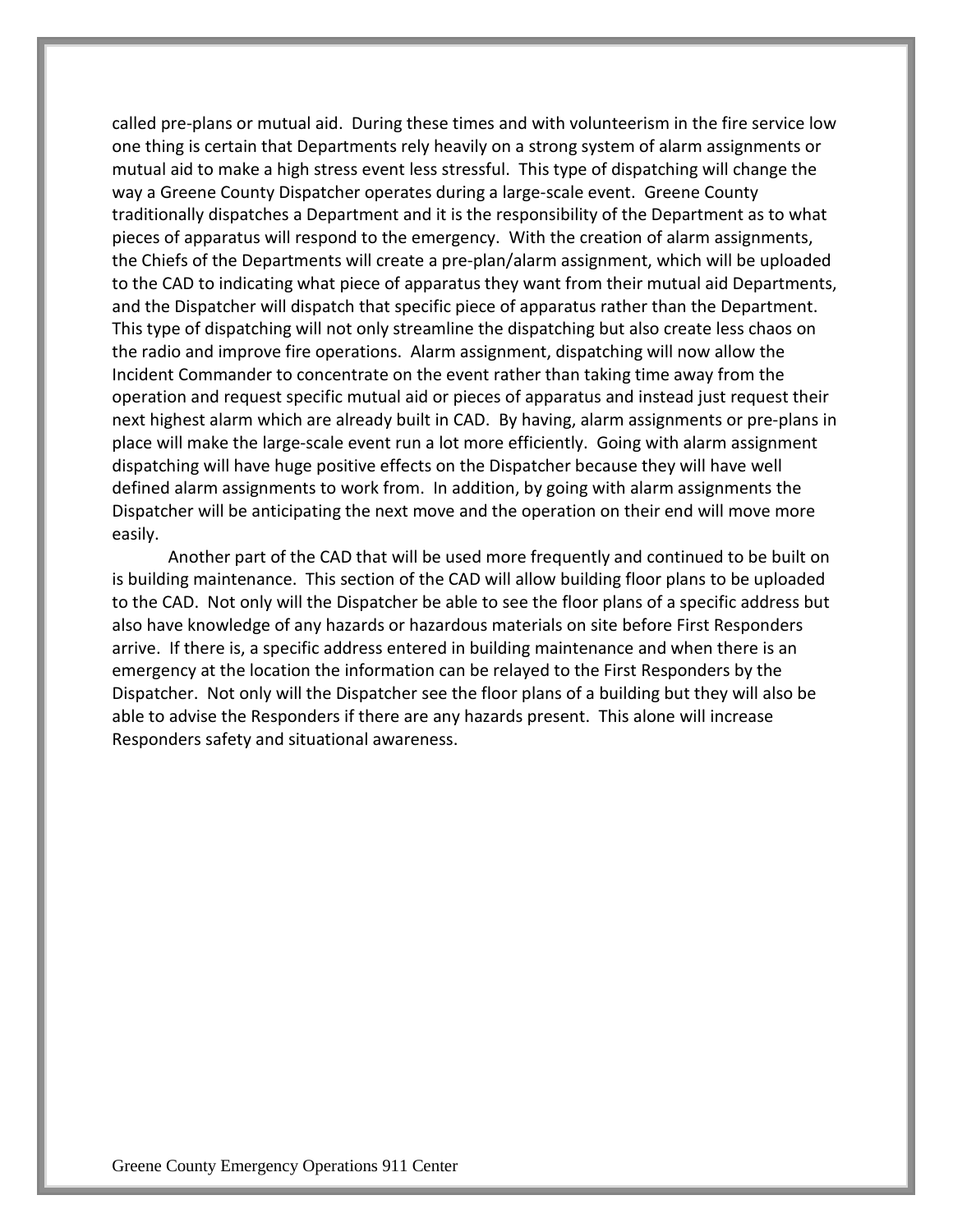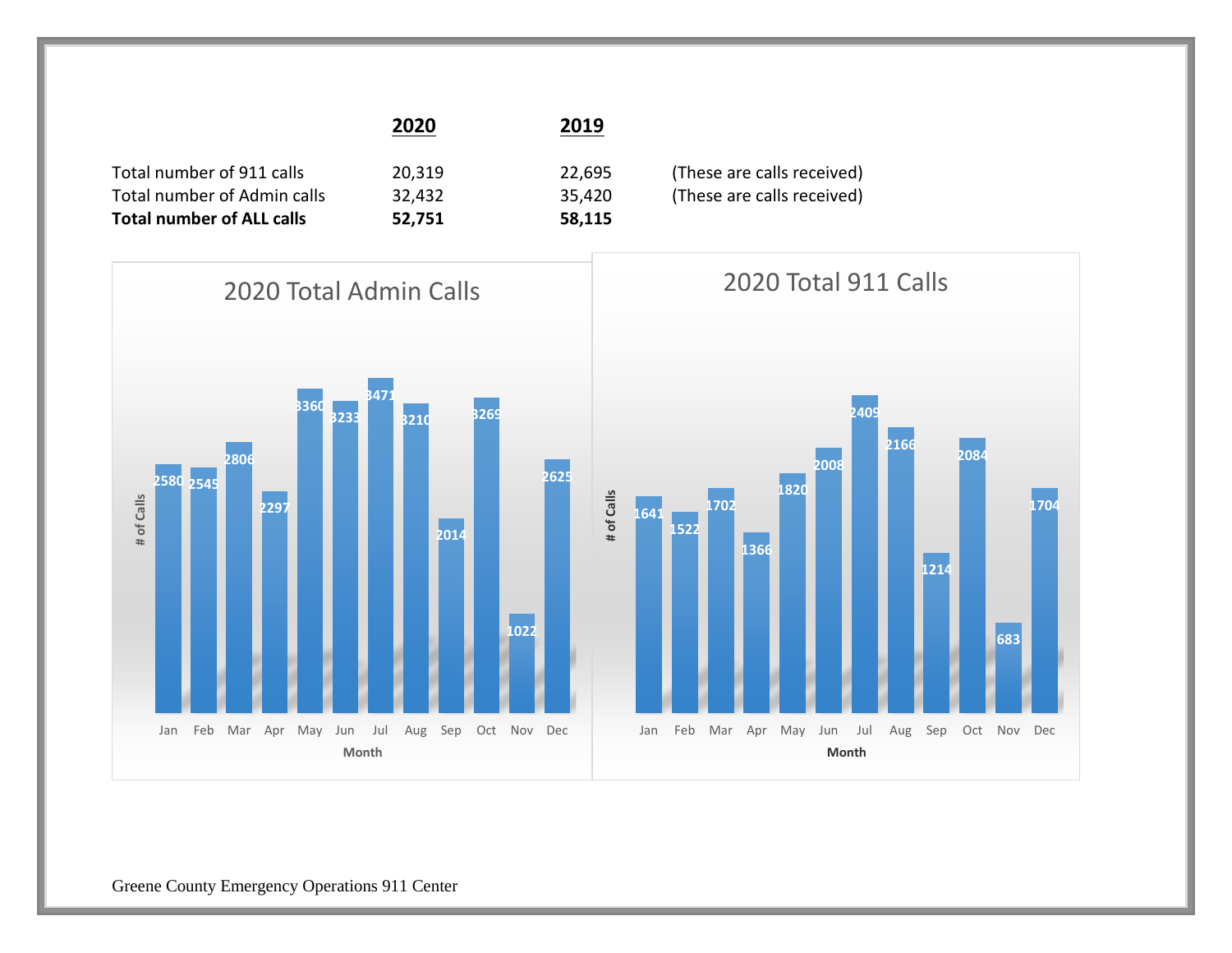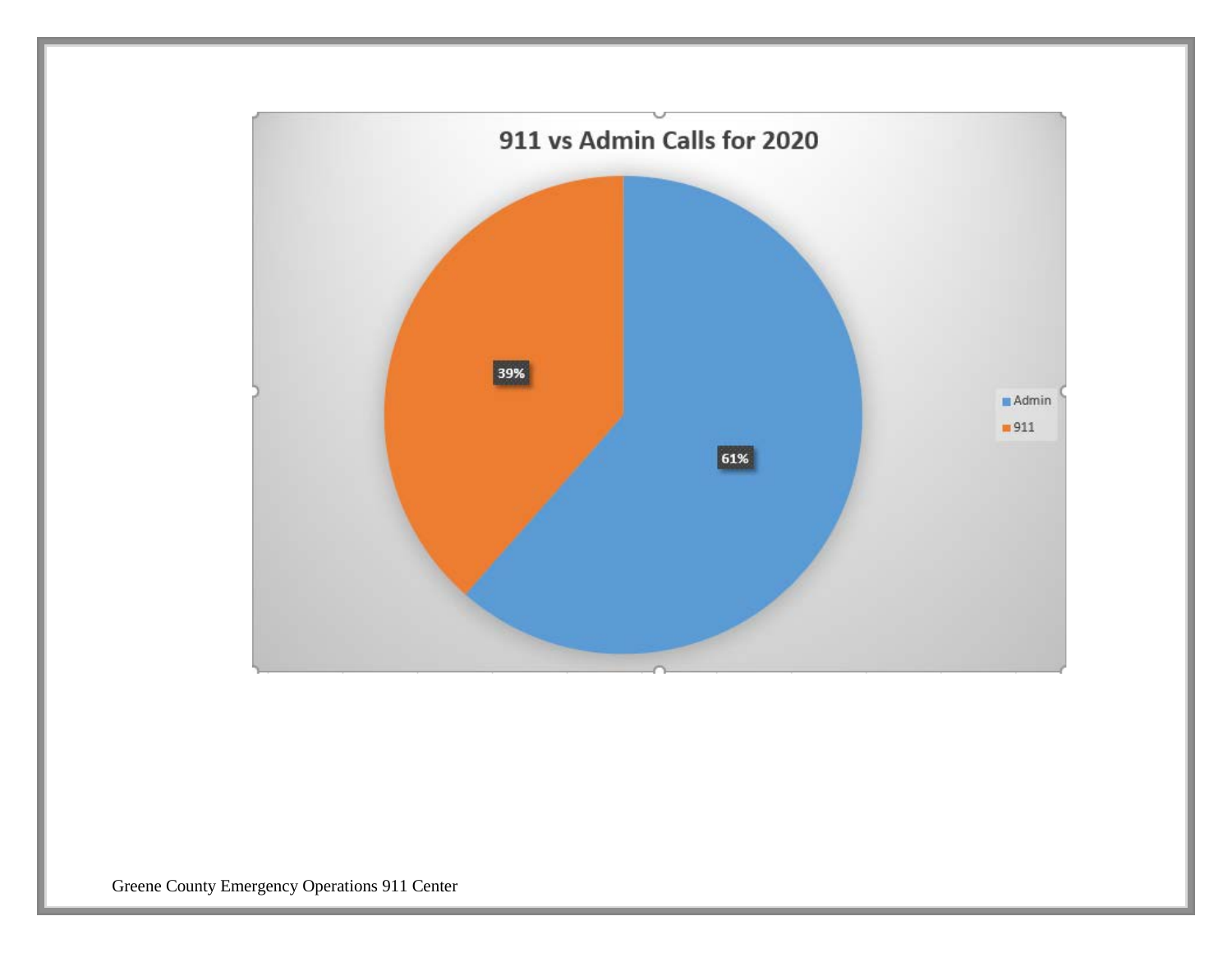### **2020 911 Transfer Calls by PSAP**

| Month     |                 | Albany (*25) Cats PD (6000) | Columbia (*24) $\vert$ Deleware |    | Dutchess (*35) | LA Line (*29) Rensselaer (*26) Schoharie (*27) SP Cats (5000) Thruway (*34) Ulster (*23) ChemTec (*31) |    |    |     |    |    | Total |
|-----------|-----------------|-----------------------------|---------------------------------|----|----------------|--------------------------------------------------------------------------------------------------------|----|----|-----|----|----|-------|
| January   | 21              | 35                          | 36                              | 11 |                |                                                                                                        |    |    | 88  |    |    | 202   |
| February  | 19              | 30                          | 42                              |    |                |                                                                                                        |    |    | 65  |    | ΩI | 171   |
| March     | 15 <sub>l</sub> | 41                          | 40                              |    |                |                                                                                                        |    |    | 78  |    |    | 197   |
| April     | 17              | 31                          | 50                              |    |                |                                                                                                        |    |    | 36  |    |    | 147   |
| May       | 15 <sup>1</sup> | 58                          | 55                              |    |                |                                                                                                        |    |    | 89  | 10 |    | 243   |
| June      | 20              | 48                          | 59                              |    |                |                                                                                                        |    |    | 94  |    |    | 239   |
| July      | 19              | 57                          | 72                              |    |                |                                                                                                        |    |    | 106 | 10 |    |       |
| August    | 19              | 46                          | 53                              |    |                |                                                                                                        |    |    | 96  |    |    | 239   |
| September |                 | 34                          | 33                              |    |                |                                                                                                        |    |    | 50  |    |    | 135   |
| October   | 22              | 58                          | 49                              |    |                |                                                                                                        |    |    | 102 |    |    | 250   |
| November  |                 | $2^{\circ}$                 | 21                              |    |                |                                                                                                        |    |    | 34  |    |    |       |
| December  | 14              | 36                          | 45                              |    |                |                                                                                                        |    |    | 67  |    |    | 185   |
| Total     | 192             | 495                         | 555                             | 41 | 13             |                                                                                                        | 35 | 35 | 905 | 81 |    | 2376  |

### **2019 911 Transfers**

|               |                 |                 |     |    |  | Month Albany (*25) Cats PD (6000) Columbia (*24) Deleware Dutchess (*35) LA Line (*29) Rensselaer (*26) Schoharie (*27) SP Cats (5000) Thruway (*34) Ulster (*23) ChemTec (*31) Total |    |      |                 |    |      |
|---------------|-----------------|-----------------|-----|----|--|---------------------------------------------------------------------------------------------------------------------------------------------------------------------------------------|----|------|-----------------|----|------|
| January       | 4               | 114             | 47  |    |  |                                                                                                                                                                                       |    | 108  |                 |    | 319  |
| February      | 23              | <b>66</b>       | 37  |    |  |                                                                                                                                                                                       | 14 | 133  |                 |    | 289  |
| March         |                 | <b>60</b>       | 34  |    |  |                                                                                                                                                                                       | 10 | 133  |                 | 01 | 260  |
| April         | 18              | 72              | 32  |    |  |                                                                                                                                                                                       |    | 121  |                 |    | 253  |
| May           | 19              | 88              | 44  |    |  |                                                                                                                                                                                       |    | 136  |                 | οı | 307  |
| June          | 37              | <b>80</b>       | 50  |    |  |                                                                                                                                                                                       |    | 161  | 10 <sup>1</sup> | οI | 355  |
| July          | 22              | 93              | 77  |    |  |                                                                                                                                                                                       |    | 182  | 12              | οI |      |
| August        | 33              | 115             | 62  |    |  |                                                                                                                                                                                       | 10 | 187  |                 |    |      |
| Septemb       |                 | 90 <sub>1</sub> | 51  |    |  |                                                                                                                                                                                       |    | 133  |                 | O. | 301  |
| October       | 22              | 64              | 511 |    |  |                                                                                                                                                                                       |    | 125  | 10 <sup>1</sup> |    | 293  |
| Novemb        |                 | 76              | 75  |    |  |                                                                                                                                                                                       |    | 128  |                 |    | 316  |
| <b>Decemb</b> | 10 <sub>1</sub> | 62              | 63  |    |  |                                                                                                                                                                                       |    | 177  | 11              | οı | 330  |
| Total         | 249             | 980             | 623 | 49 |  | 16                                                                                                                                                                                    | 88 | 172. | 87              |    | 3848 |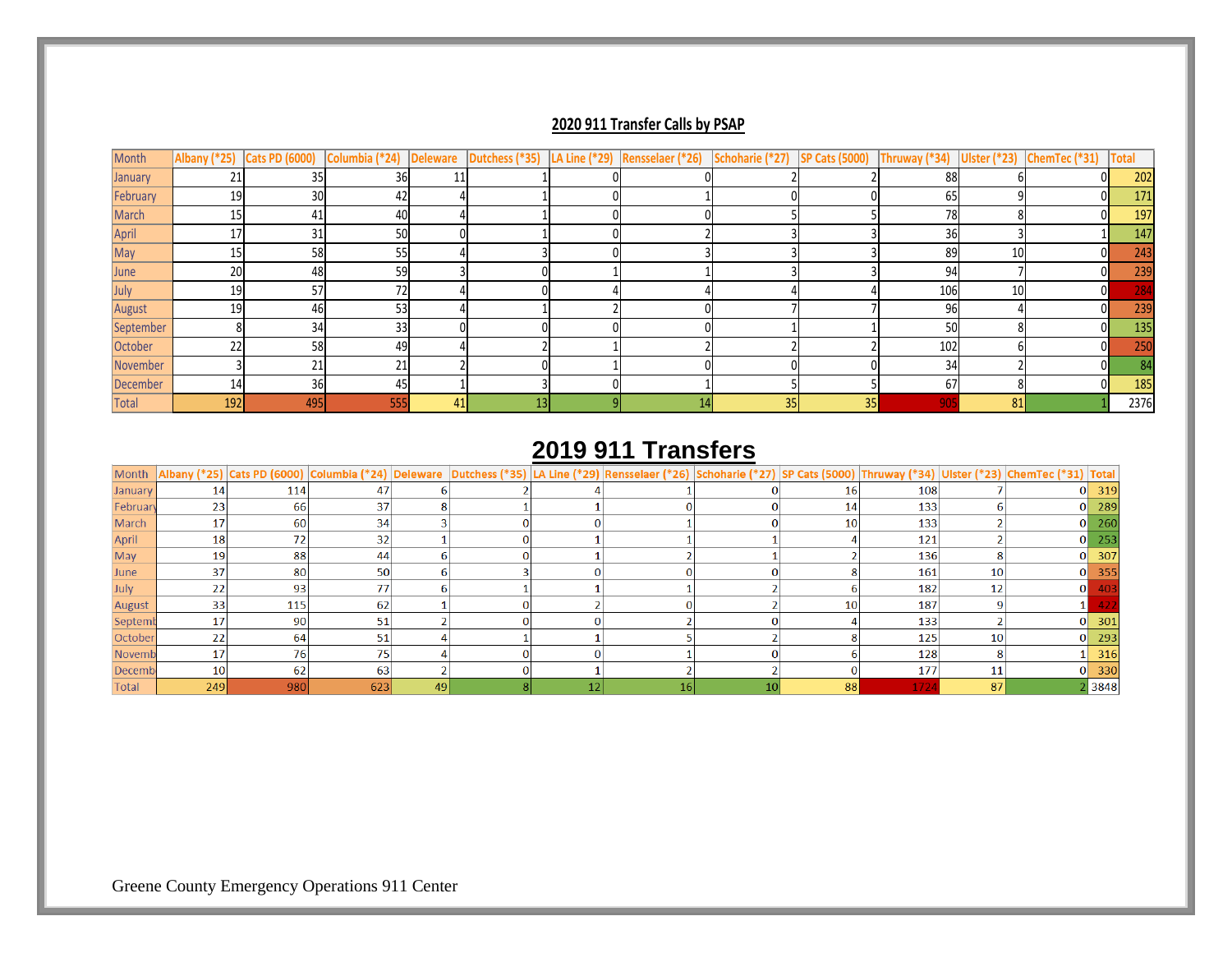# **2020 Total Call by Time of Day**

| <b>Time</b>                              | <b>Call Count</b> |
|------------------------------------------|-------------------|
| 12 - 1:00 AM                             | 665               |
| 2:00 AM<br>$1 -$                         | 521               |
| 2<br>$-3:00$ AM                          | 417               |
| 3<br>$-4:00$ AM                          | 315               |
| 4<br>$-5:00$ AM                          | 326               |
| 5<br>6:00 AM<br>$\overline{\phantom{a}}$ | 427               |
| 6<br>$-7:00$ AM                          | 518               |
| 7<br>$-8:00$ AM                          | 859               |
| 8 - 9:00 AM                              | 1273              |
| 9 - 10:00 AM                             | 1672              |
| 10 - 11:00 AM                            | 1882              |
| 11 - 12:00 PM                            | 1908              |
| 12 - 1:00 PM                             | 2051              |
| 2:00 PM<br>1<br>$\sim$                   | 2011              |
| $\overline{2}$<br>3:00 PM<br>$\sim$      | 2094              |
| 3<br>$-4:00$ PM                          | 2116              |
| 4<br>5:00 PM<br>$\sim$                   | 2222              |
| 5<br>6:00 PM<br>$\overline{\phantom{a}}$ | 2168              |
| 6<br>7:00 PM<br>$\overline{\phantom{a}}$ | 1978              |
| 7<br>8:00 PM<br>$-$                      | 1937              |
| 8<br>9:00 PM<br>$\overline{a}$           | 1868              |
| $-10:00$ PM<br>9                         | 1593              |
| 10 - 11:00 PM                            | 1285              |
| 11 - 12:00 AM                            | 902               |
| <b>Grand Total</b>                       | 33008             |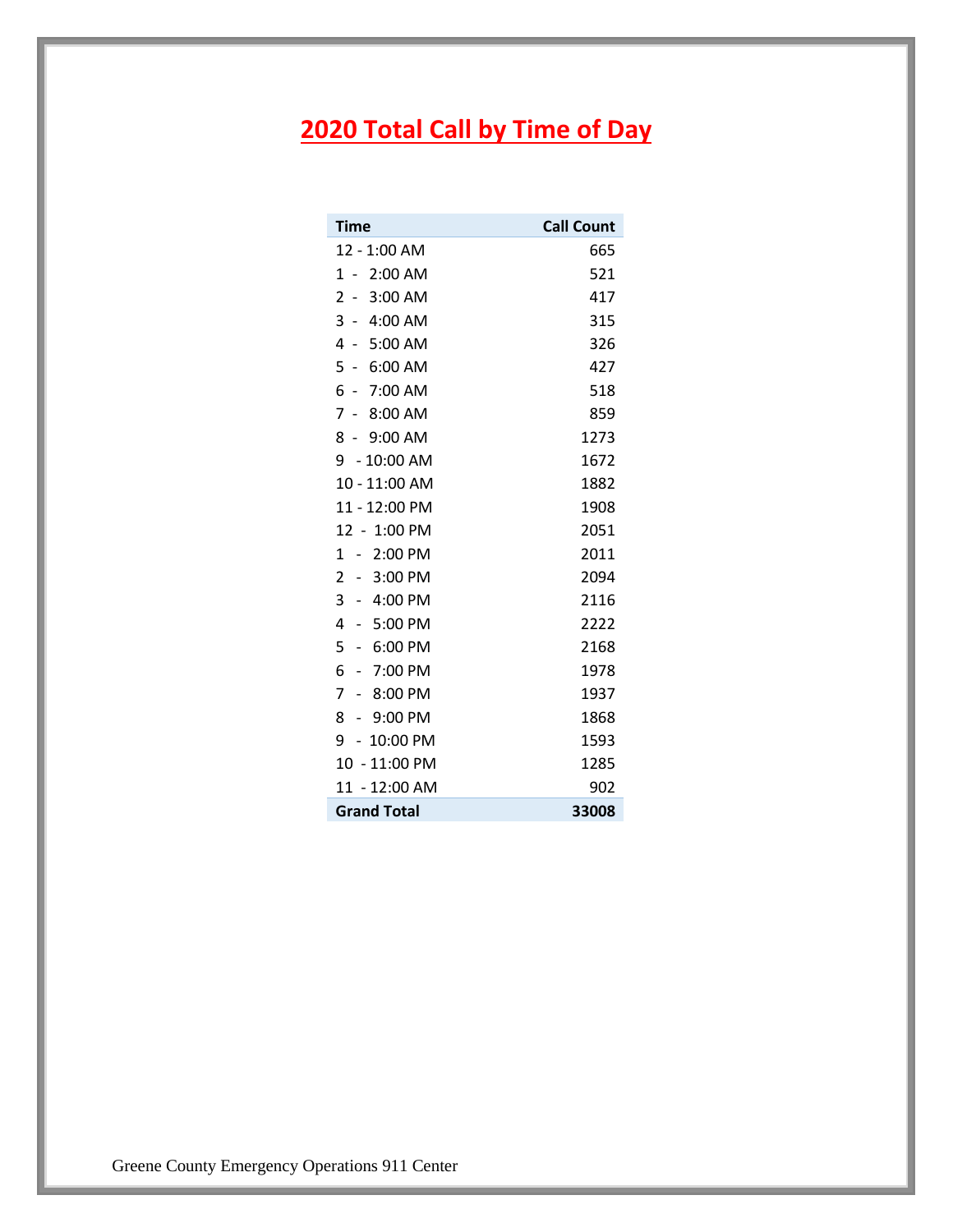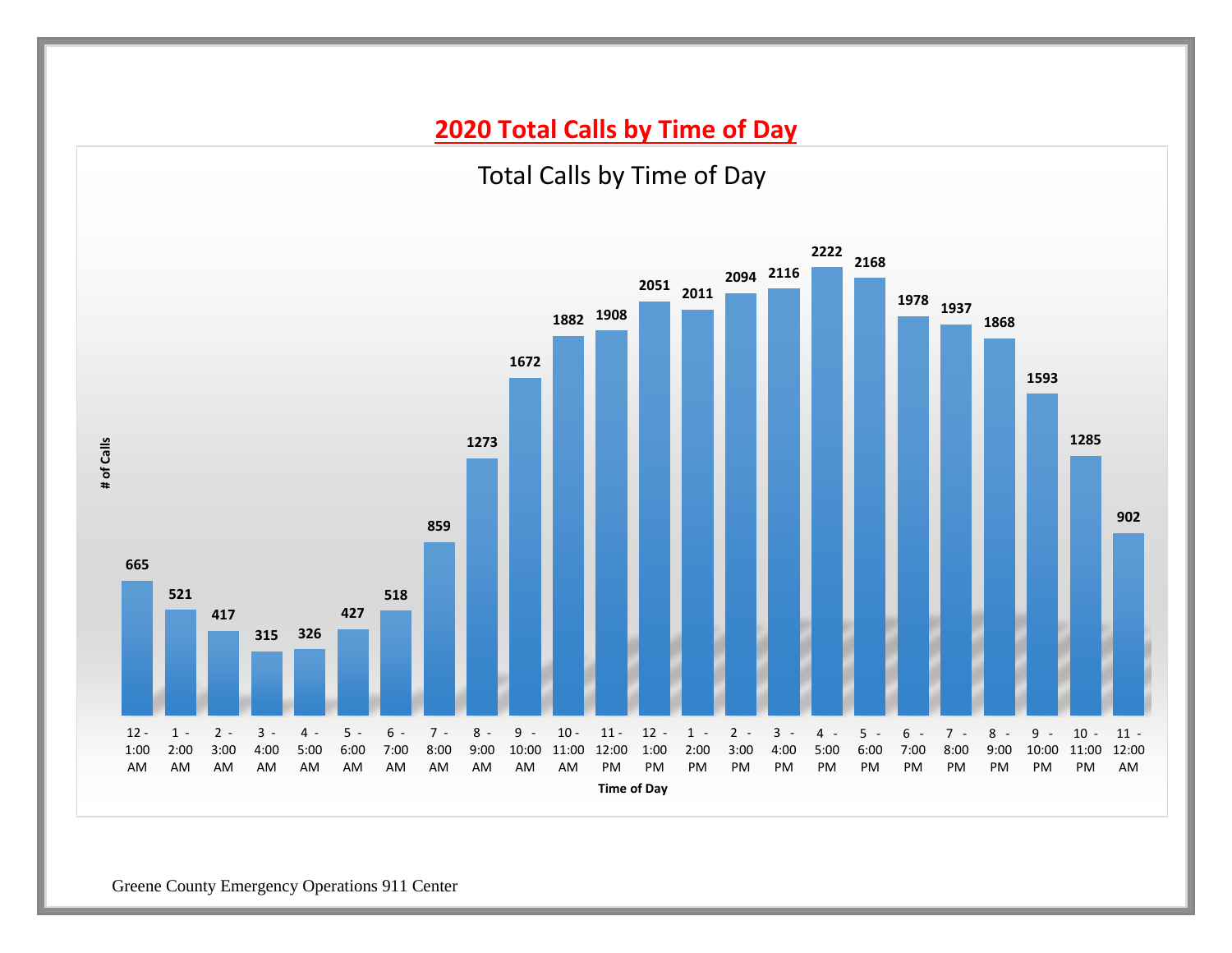# **2019 Total Call by Time of Day**

| Time                                     | <b>Call Count</b> |
|------------------------------------------|-------------------|
| 12 - 1:00 AM                             | 624               |
| 1 - 2:00 AM                              | 501               |
| 2 - 3:00 AM                              | 384               |
| 3 -<br>4:00 AM                           | 362               |
| 4 - 5:00 AM                              | 363               |
| $5 -$<br>6:00 AM                         | 439               |
| 6 -<br>7:00 AM                           | 666               |
| 7 - 8:00 AM                              | 933               |
| 8 - 9:00 AM                              | 1533              |
| 9 - 10:00 AM                             | 1945              |
| 10 - 11:00 AM                            | 2069              |
| 11 - 12:00 PM                            | 2159              |
| 12 - 1:00 PM                             | 2151              |
| 2:00 PM<br>1<br>$\sim$                   | 2079              |
| 2<br>3:00 PM<br>$\sim$                   | 2143              |
| 3 - 4:00 PM                              | 2227              |
| $-5:00$ PM<br>4                          | 2303              |
| 5<br>6:00 PM<br>$\overline{\phantom{a}}$ | 2181              |
| 7:00 PM<br>6<br>$\sim$                   | 2081              |
| 7<br>8:00 PM<br>$\sim$                   | 1978              |
| $-9:00$ PM<br>8                          | 2186              |
| $-10:00$ PM<br>9                         | 1697              |
| 10 - 11:00 PM                            | 1272              |
| 11 - 12:00 AM                            | 948               |
| <b>Grand Total</b>                       | 35224             |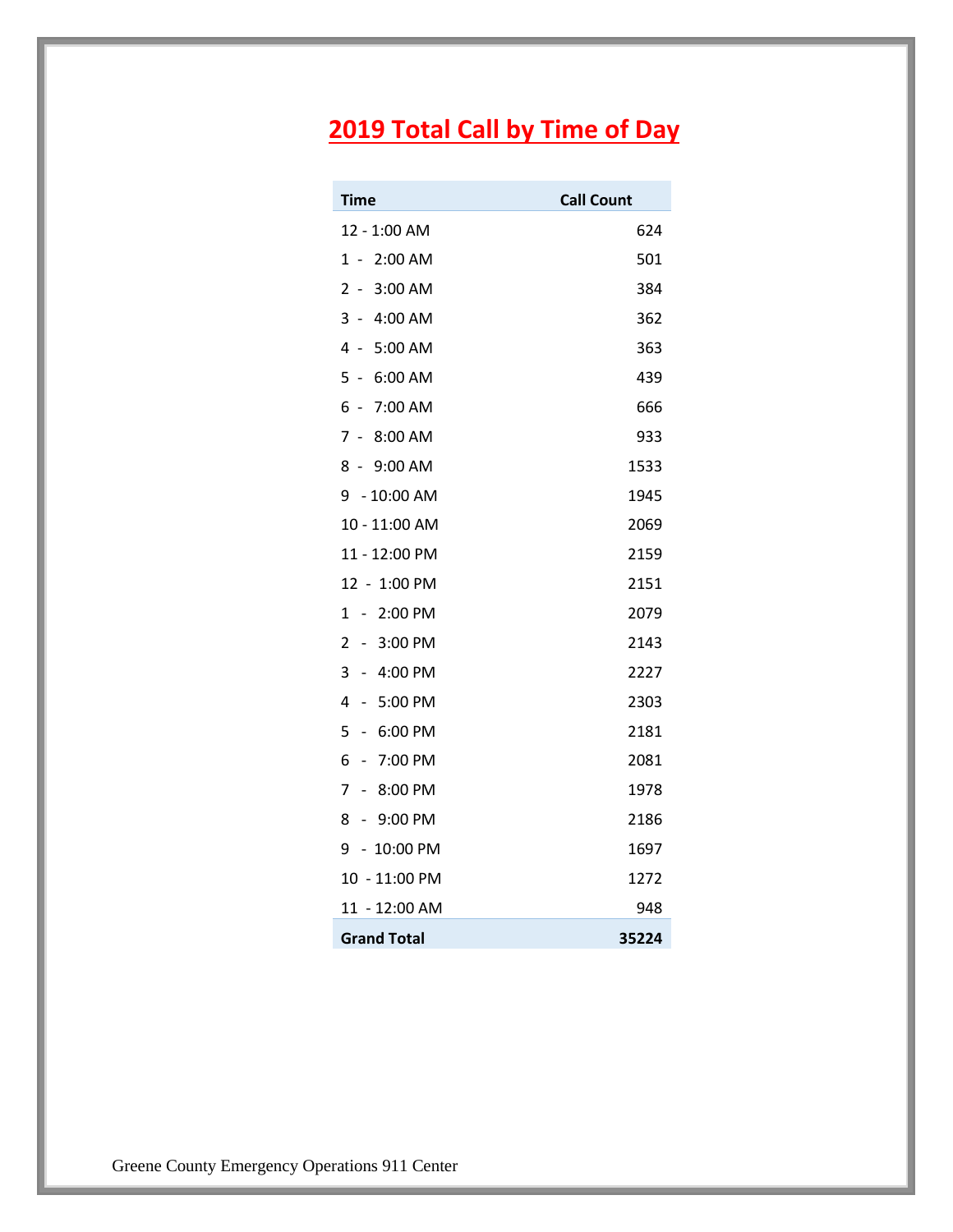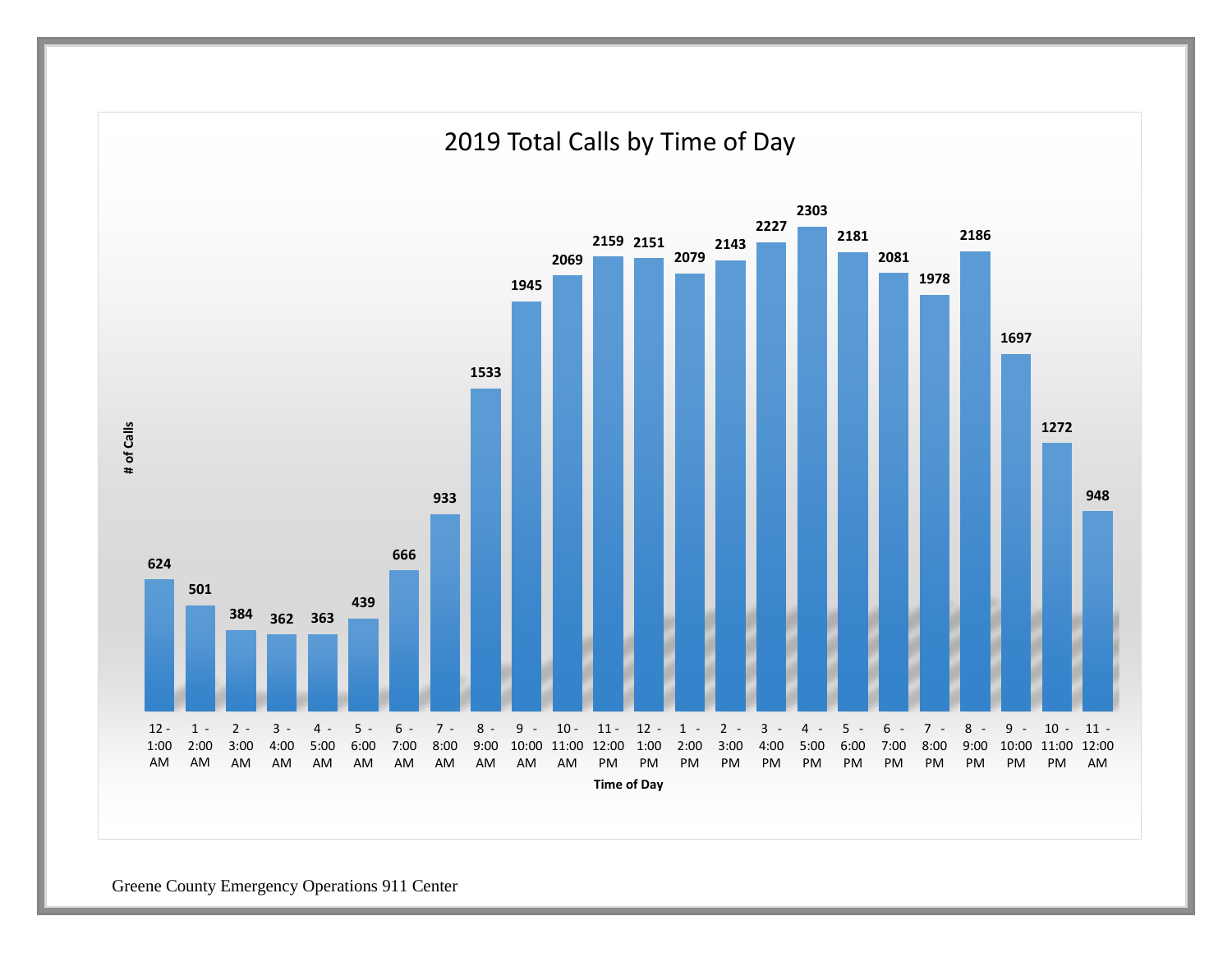## **2020 Total calls with percentages**

|                                 |                   | $%$ of       |
|---------------------------------|-------------------|--------------|
| <b>Events</b>                   | <b>Call Count</b> | <b>Total</b> |
| <b>TRAFFIC STOP</b>             | 3183              | 9.64%        |
| 911 OPEN LINE                   | 2030              | 6.15%        |
| 911 HANGUP                      | 1764              | 5.34%        |
| <b>MVA PROPERTY DAMAGE</b>      | 1294              | 3.92%        |
| 911 MISDIAL                     | 1072              | 3.25%        |
| <b>CIVIL</b>                    | 1020              | 3.09%        |
| <b>CITIZEN ASSIST</b>           | 989.              | 3.00%        |
| <b>RECKLESS DRIVER</b>          | 894               | 2.71%        |
| <b>BURGLAR ALARM SILENT</b>     | 853               | 2.58%        |
| <b>SICK PERSON</b>              | 842               | 2.55%        |
| LANDLINE                        | 781               | 2.37%        |
| <b>BREATHING PROBLEMS-ALS</b>   | 757               | 2.29%        |
| <b>DOMESTIC</b>                 | 674               | 2.04%        |
| ROAD HAZARD                     | 639               | 1.94%        |
| <b>FIRE ALARM</b>               | 633               | 1.92%        |
| <b>FALLS</b>                    | 625               | 1.89%        |
| WELFARE CHECK (LAW or EMS)      | 604               | 1.83%        |
| <b>SOCIAL SERVICES</b>          | 595               | 1.80%        |
| <b>FOLLOWUP</b>                 | 568               | 1.72%        |
| <b>SICK PERSON-ALS</b>          | 492               | 1.49%        |
| TRANSPORT (LAW or EMS)          | 465               | 1.41%        |
| CHEST PAIN/CHEST DISCOMFORT-ALS | 455               | 1.38%        |
| <b>VEHICLE DISABLED</b>         | 452               | 1.37%        |
| <b>INFO</b>                     | 426               | 1.29%        |
| <b>BURGLAR ALARM AUDIBLE</b>    | 402               | 1.22%        |
| <b>VEHICLE LOCKOUT</b>          | 386               | 1.17%        |
| ANIMAL (Wildlife)               | 353               | 1.07%        |
| <b>ANIMAL (Domestic)</b>        | 349               | 1.06%        |
| <b>MENTAL HEALTH</b>            | 321               | 0.97%        |
| <b>HARASSMENT</b>               | 311               | 0.94%        |
| UNCONSCIOUS/FAINTING-ALS-PD     | 298               | 0.90%        |
| <b>WIRES</b>                    | 277               | 0.84%        |
| <b>TRESPASS</b>                 | 270               | 0.82%        |
| UNKNOWN PROBLEM-ALS             | 270               | 0.82%        |
| <b>SUSPICIOUS ACTIVITY</b>      | 267               | 0.81%        |
| <b>MEDICAL ALARM</b>            | 247               | 0.75%        |
| <b>FALLS-ALS</b>                | 216               | 0.65%        |
| <b>DISORDERLY</b>               | 209               | 0.63%        |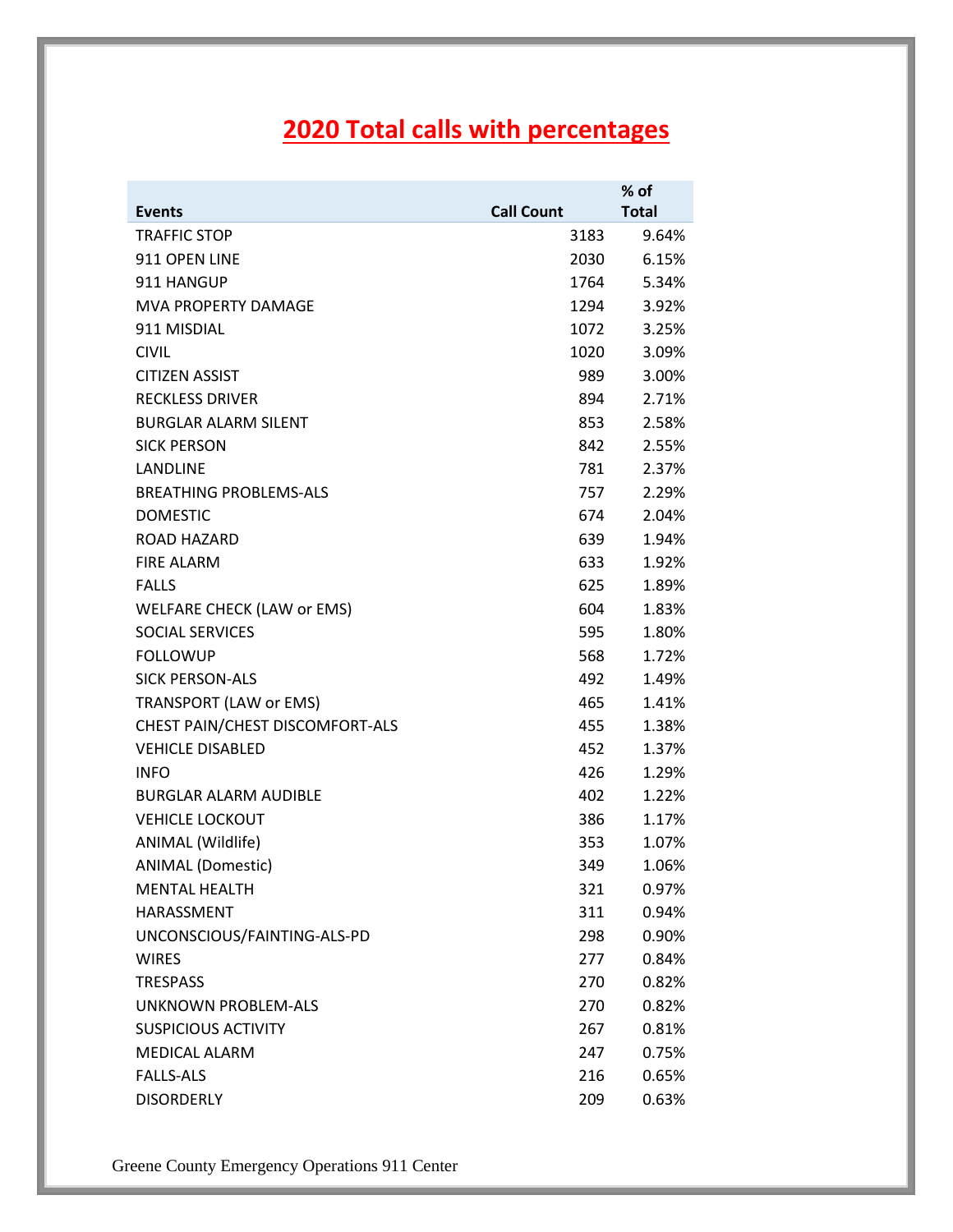| PSYCH/ABN BEHAVIOR/SUICIDE ATTEM-PD | 207 | 0.63% |
|-------------------------------------|-----|-------|
| <b>MUTUAL AID</b>                   | 204 | 0.62% |
| HEART PROBLEMS/A.I.C.D.-ALS         | 192 | 0.58% |
| <b>PARKING</b>                      | 177 | 0.54% |
| PUBLIC HEALTH                       | 167 | 0.51% |
| <b>NOISE</b>                        | 167 | 0.51% |
| STROKE/TIA-HELICOPTER               | 163 | 0.49% |
| >CHOOSE<                            | 163 | 0.49% |
| ABDOMINAL PAIN/PROBLEMS-ALS         | 157 | 0.48% |
| OVERDOSE/POISONING-ALS-PD           | 153 | 0.46% |
| HEMORRHAGE/LACERATIONS              | 151 | 0.46% |
| <b>SUSPICIOUS PERSON</b>            | 149 | 0.45% |
| <b>LARCENY</b>                      | 147 | 0.45% |
| <b>TRAUMATIC INJURIES</b>           | 143 | 0.43% |
| TRAFFIC/TRANSPORTATION INCIDENT     | 133 | 0.40% |
| >NEW CALL<                          | 129 | 0.39% |
| <b>FALLS-HELICOPTER</b>             | 128 | 0.39% |
| CONVULSIONS/SEIZURES-ALS            | 119 | 0.36% |
| ABDOMINAL PAIN/PROBLEMS             | 115 | 0.35% |
| <b>SHOOTING</b>                     | 100 | 0.30% |
| <b>CRIMINAL MISCHIEF</b>            | 96  | 0.29% |
| HEMORRHAGE/LACERATIONS-ALS          | 95  | 0.29% |
| <b>FIRE STRUCTURE</b>               | 91  | 0.28% |
| <b>WATER PROBLEM</b>                | 88  | 0.27% |
| <b>PROPERTY CHECK</b>               | 88  | 0.27% |
| MVA HIT AND RUN                     | 88  | 0.27% |
| <b>FIRE BRUSH</b>                   | 87  | 0.26% |
| <b>BURGLARY</b>                     | 85  | 0.26% |
| SPECIAL DETAIL (LAW FIRE OR EMS)    | 84  | 0.25% |
| PSYCH/ABN BEHV/SUICIDE ALS-PD       | 82  | 0.25% |
| TRAUMATIC INJURIES-HELO-PD          | 80  | 0.24% |
| FIRE ALARM -CO-                     | 79  | 0.24% |
| HEMORRHAGE/LACERATIONS-ALS-PD       | 77  | 0.23% |
| <b>VEHICLE SUSPICIOUS</b>           | 77  | 0.23% |
| WARRANT                             | 76  | 0.23% |
| <b>FIGHT</b>                        | 75  | 0.23% |
| TRAFFIC/TRANSPORTATION INC-ALS      | 66  | 0.20% |
| CARD OR RESP ARR/DEATH-ECHO-PD      | 66  | 0.20% |
| <b>LANLORD TENANT DISPUTE</b>       | 66  | 0.20% |
| <b>GAS LEAK</b>                     | 64  | 0.19% |
| ELECTRICAL HAZARD                   | 63  | 0.19% |
| ASSAULT                             | 62  | 0.19% |
| <b>INTOXICATED</b>                  | 59  | 0.18% |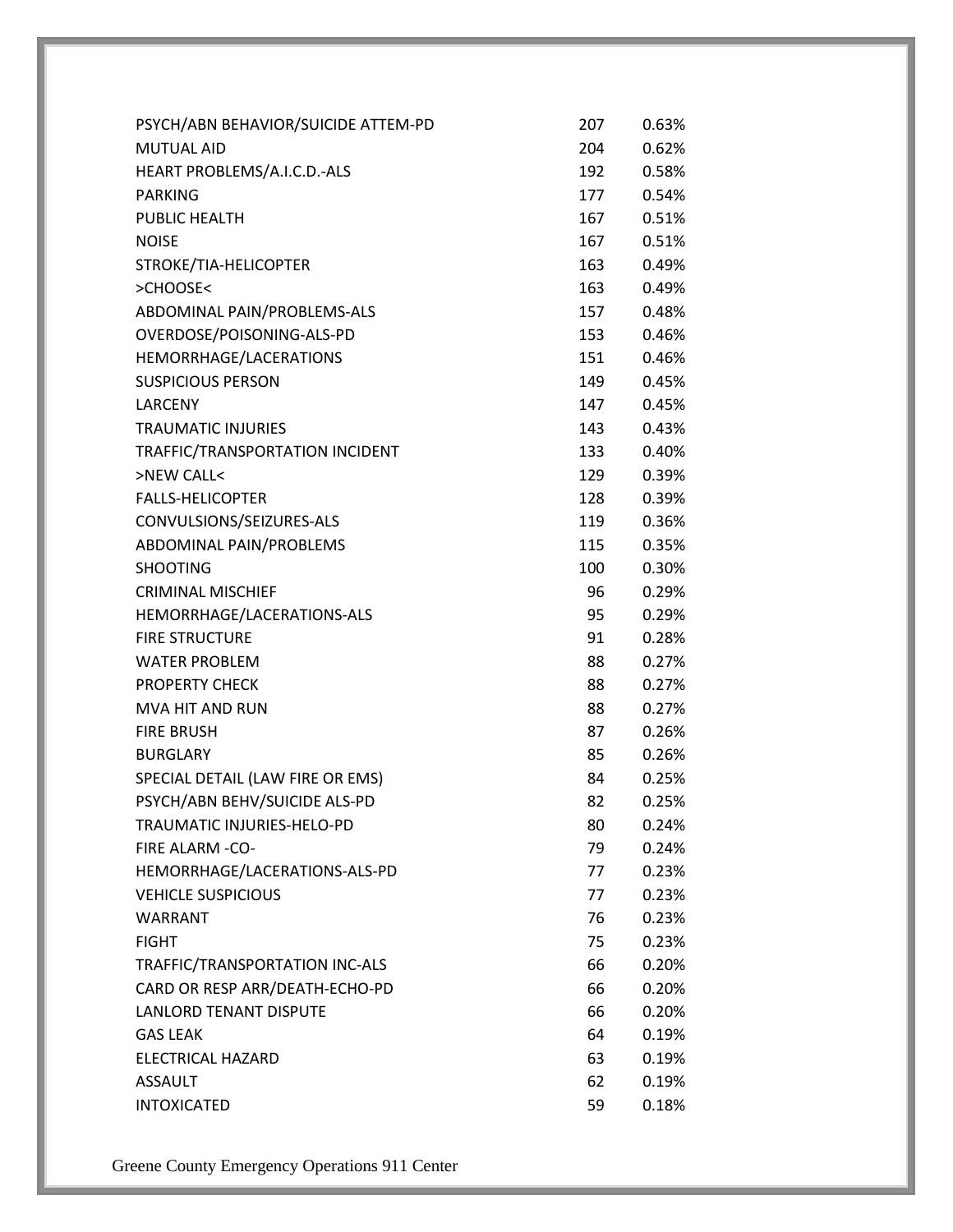| ENVIRONMENTAL COMPLAINT             | 55 | 0.17% |
|-------------------------------------|----|-------|
| <b>FIRE VEHICLE</b>                 | 54 | 0.16% |
| <b>BACK PAIN-ALS</b>                | 54 | 0.16% |
| ASSAULT/SEXUAL ASSAULT/STUN GUN     | 53 | 0.16% |
| ATTEMPT TO LOCATE                   | 53 | 0.16% |
| <b>FRAUD</b>                        | 51 | 0.15% |
| FIRE SMOKE (OUTDOORS)               | 50 | 0.15% |
| <b>ASSIST</b>                       | 50 | 0.15% |
| <b>DIABETIC PROBLEMS-ALS</b>        | 49 | 0.15% |
| <b>HOSPITAL DIVERSION</b>           | 49 | 0.15% |
| <b>DRUGS</b>                        | 48 | 0.15% |
| <b>BACK PAIN</b>                    | 46 | 0.14% |
| TRAFFIC/TRANSPORTATION-HELICOPTR    | 45 | 0.14% |
| <b>PANIC ALARM</b>                  | 45 | 0.14% |
| ORDER OF PROTECTION VIOLATION       | 44 | 0.13% |
| <b>DRILL</b>                        | 43 | 0.13% |
| <b>DIABETIC PROBLEMS</b>            | 40 | 0.12% |
| ALLERGIES/ENVENOMATIONS-ALS         | 38 | 0.12% |
| ALLERGIES/ENVENOMATIONS             | 35 | 0.11% |
| CONVULSIONS/SEIZURES                | 33 | 0.10% |
| UNCONSCIOUS/FAINTING-PD             | 32 | 0.10% |
| <b>MISSING PERSON</b>               | 31 | 0.09% |
| <b>FIRE UNKNOWN</b>                 | 30 | 0.09% |
| CARDIAC OR RESP ARREST/DEATH-ALS-PD | 29 | 0.09% |
| <b>DUMPING</b>                      | 29 | 0.09% |
| <b>VEHICLE ABANDONED</b>            | 27 | 0.08% |
| <b>OPEN DOOR</b>                    | 26 | 0.08% |
| <b>FIRE APPLIANCE</b>               | 26 | 0.08% |
| <b>LOST HIKER</b>                   | 25 | 0.08% |
| <b>ALARM UNKNOWN</b>                | 24 | 0.07% |
| FIRE ELECTRICAL                     | 23 | 0.07% |
| <b>FIRE CHIMNEY</b>                 | 23 | 0.07% |
| <b>VEHICLE STOLEN</b>               | 22 | 0.07% |
| CHEST PAIN/CHEST DISCOMFORT         | 22 | 0.07% |
| <b>TRANSFORMER EXPLOSION</b>        | 21 | 0.06% |
| <b>HEADACHE</b>                     | 20 | 0.06% |
| DOMESTIC WITH INJURIES              | 20 | 0.06% |
| TRAFFIC/TRANSPORT-PINNED-HELO       | 20 | 0.06% |
| <b>LOST PROPERTY</b>                | 20 | 0.06% |
| <b>TRAUMATIC INJURIES-ALS</b>       | 17 | 0.05% |
| DIABETIC PROBLEMS-ALS-PD            | 16 | 0.05% |
| ABDOMINAL PAIN/PROB-HELICOPTER      | 16 | 0.05% |
| <b>FOUND PROPERTY</b>               | 16 | 0.05% |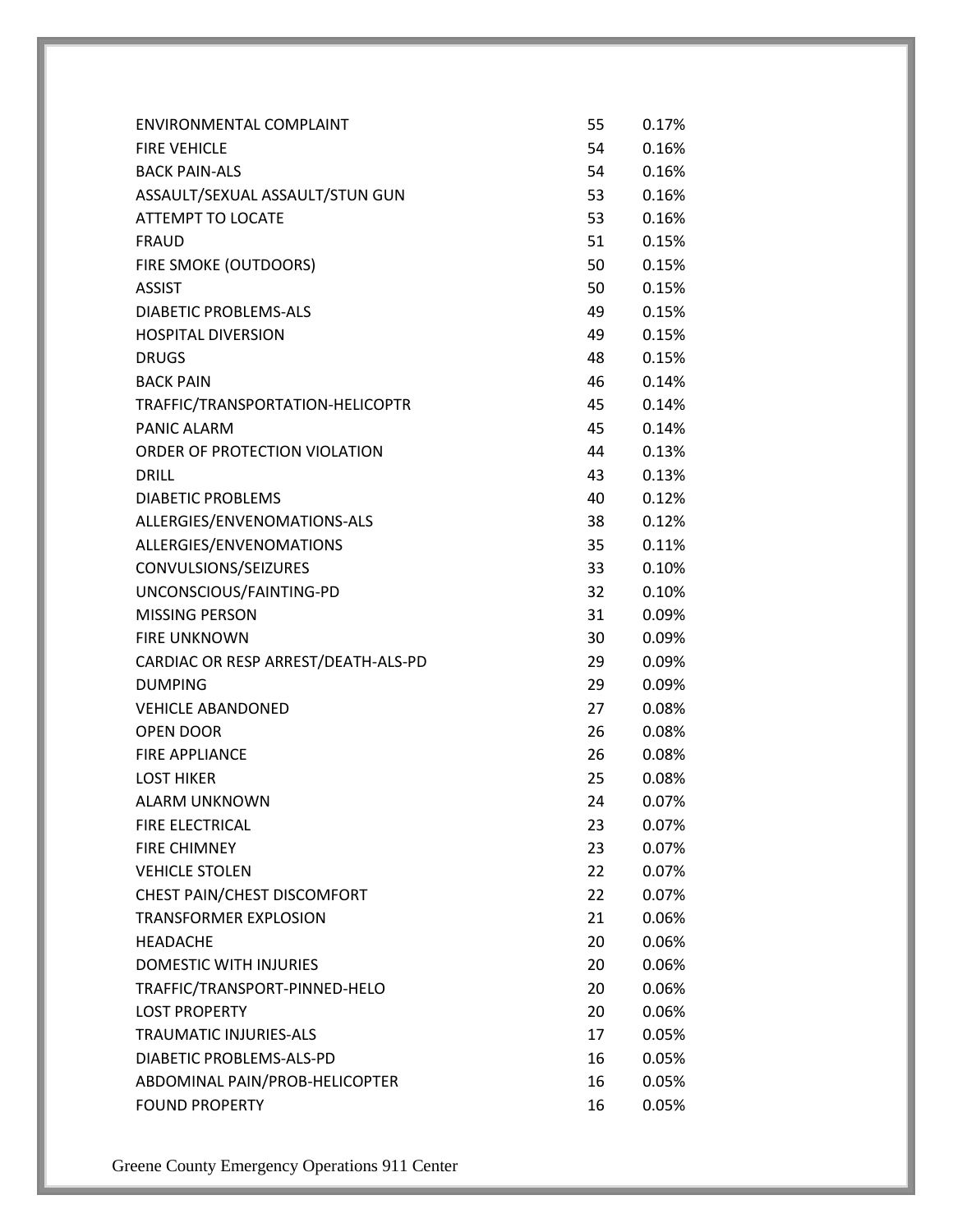| <b>HEADACHE-ALS</b>                    | 16              | 0.05%    |
|----------------------------------------|-----------------|----------|
| PREGNANCY/CHILD/MISCA-HELICOPTER       | 15              | 0.05%    |
| OVERDOSE/POISONING-PD                  | 15              | 0.05%    |
| EYE PROBLEMS/INJURIES                  | 15              | 0.05%    |
| ALLERGIES/ENVENOM-HELICOPTER           | 13              | 0.04%    |
| <b>BACKUP</b>                          | 12              | 0.04%    |
| CARDIAC OR RESP ARREST/DEATH-PD        | 12              | 0.04%    |
| CHOKING-ALS-PD                         | 12 <sup>2</sup> | 0.04%    |
| <b>FIREWORKS</b>                       | 11              | 0.03%    |
| <b>ABUSE</b>                           | 11              | 0.03%    |
| HEART PROBLEMS/A.I.C.D.                | 10              | 0.03%    |
| <b>PURSUIT</b>                         | 9               | 0.03%    |
| <b>WEAPON VIOLATION</b>                | 9               | 0.03%    |
| DOMESTIC WITH WEAPONS                  | 9               | 0.03%    |
| <b>ANIMAL BITES/ATTACKS</b>            | 9               | 0.03%    |
| <b>LANDING ZONE</b>                    | 9               | 0.03%    |
| <b>CHOKING-PD</b>                      | 9               | 0.03%    |
| <b>INTERNET CRIMES</b>                 | 8               | 0.02%    |
| <b>WATER EMERGENCY</b>                 | 8               | 0.02%    |
| <b>FIRE TRASH</b>                      | 8               | 0.02%    |
| CO/INHALATION/T/CBRN                   | 7               | 0.02%    |
| FIRE ALARM - WATER FLOW                | 7               | 0.02%    |
| <b>RUNAWAY</b>                         | 7               | 0.02%    |
| <b>ROBBERY</b>                         | 7               | 0.02%    |
| <b>BUILDING LOCKOUT</b>                | 7               | 0.02%    |
| <b>BURNS/EXPLOSION</b>                 | 7               | 0.02%    |
| <b>STOLEN PROPERTY</b>                 | 6               | 0.02%    |
| UNCONSCIOUS/FAINTING-ECHO-PD           | 6               | 0.02%    |
| <b>EXPLOSION</b>                       | 6               | $0.02\%$ |
| <b>HOME INVASION</b>                   | 6               | 0.02%    |
| OVERDOSE/POISONING-ECHO-PD             | 5               | 0.02%    |
| <b>UNKNOWN PROBLEM</b>                 | 5               | 0.02%    |
| STAB/GUNSHOT/TRAUMA-HELO-PD            | 5               | 0.02%    |
| <b>HAZMAT</b>                          | 5               | 0.02%    |
| <b>BAD CHECK</b>                       | 4               | 0.01%    |
| INACCESSABLE INCIDENT/OTHER ENTRAP-ALS | 4               | 0.01%    |
| PREGNANCY/CHILDBIRTH/MISCARRIAGE       | 4               | 0.01%    |
| <b>BACK PAIN-HELICOPTER</b>            | 4               | 0.01%    |
| <b>SEX OFFENSE</b>                     | 4               | 0.01%    |
| <b>WATER NON EMERGENCY</b>             | 4               | 0.01%    |
| DROWNING/NEAR/DIVING/SCUBA-ALS-PD      | 3               | 0.01%    |
| <b>COUNTERFEIT MONEY</b>               | 3               | 0.01%    |
| <b>IMPERSONATION</b>                   | 3               | 0.01%    |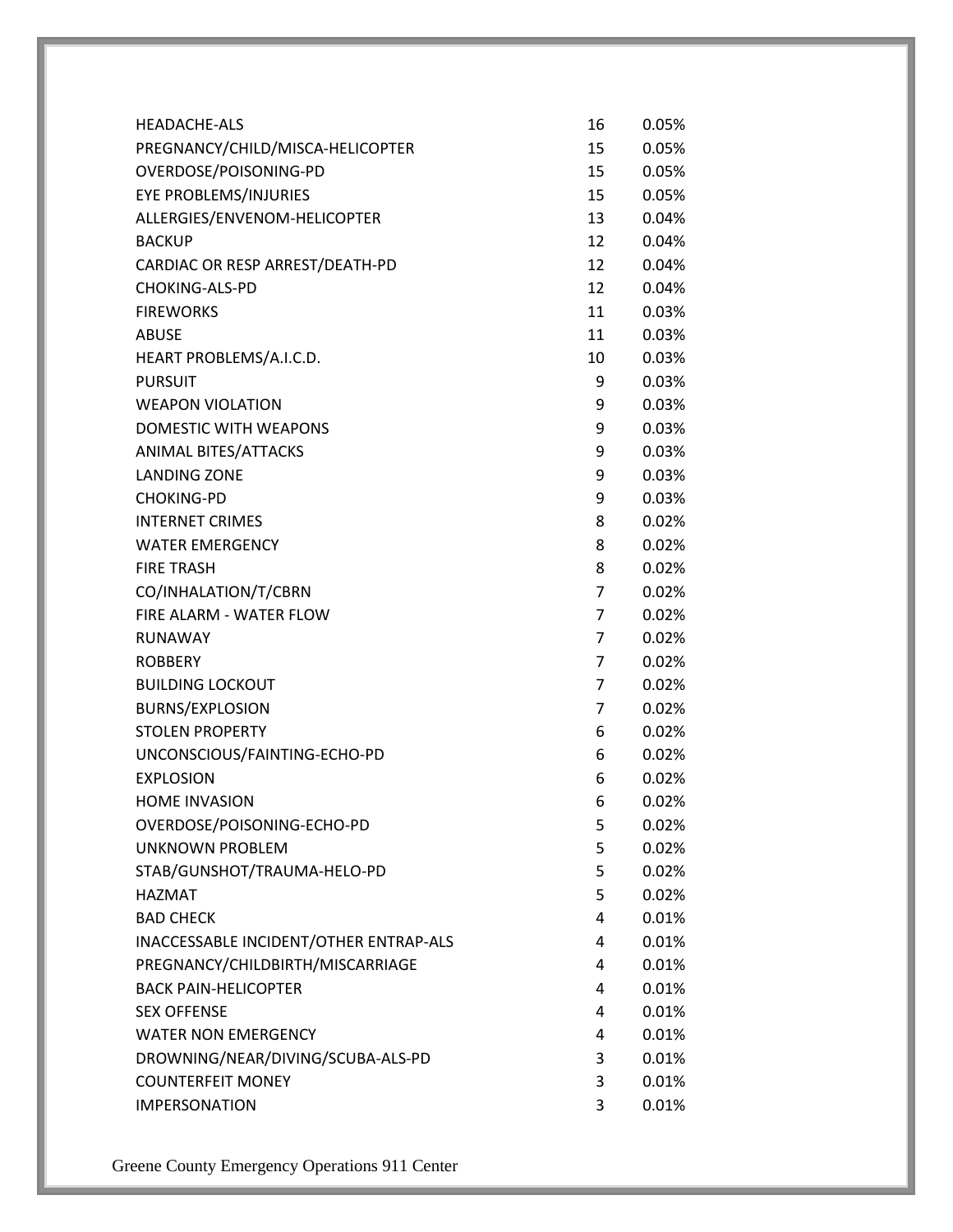| <b>Grand Total</b>                      | 33008          | 100.00%  |
|-----------------------------------------|----------------|----------|
| CO/INHALATION/HAZM-HELICOPTER-PD        | 1              | 0.00%    |
| <b>REPOSSESSION</b>                     | $\mathbf{1}$   | 0.00%    |
| BURNS/EXPLOSION-HELICOPTER              | 1              | 0.00%    |
| <b>VEHICLE RECOVERED</b>                | 1              | 0.00%    |
| STROKE/TIA                              | $\mathbf{1}$   | 0.00%    |
| <b>CAR JACK</b>                         | $\mathbf{1}$   | $0.00\%$ |
| <b>ABDUCTION</b>                        | $\mathbf{1}$   | $0.00\%$ |
| DROWNING/NEAR/DIVE/SCUBA-ECHO-PD        | $\mathbf{1}$   | $0.00\%$ |
| ASSAULT/SEXUAL ASSAULT/STUN-ALS         | 1              | 0.00%    |
| <b>VEHICLE ALARM</b>                    | $\mathbf{1}$   | $0.00\%$ |
| <b>DRIVING WHILE IMPARED</b>            | $\mathbf{1}$   | 0.00%    |
| DROWNING/NEAR/DIVING SCUBA-PD           | $\mathbf{1}$   | 0.00%    |
| <b>SEARCH AND RESCUE</b>                | $\mathbf{1}$   | 0.00%    |
| <b>INDECENT</b>                         | $\mathbf{1}$   | $0.00\%$ |
| <b>WANTED PERSON</b>                    | $\mathbf{1}$   | $0.00\%$ |
| BURNS/EXPLOSION-ECHO                    | $\mathbf{1}$   | 0.00%    |
| <b>FOUND PERSON</b>                     | $\mathbf{1}$   | 0.00%    |
| PREGNANCY/CHILD/MISCARRIAGE-ALS         | $\overline{2}$ | 0.01%    |
| STAB/GUNSHOT/PENETRATING TRAUMA-PD      | $\overline{2}$ | 0.01%    |
| STAB/GUNSHOT/PENE TRAUMA-ALS-PD         | $\overline{2}$ | 0.01%    |
| ANIMAL BITES/ATTACKS-HELICOPTER         | 2              | 0.01%    |
| <b>BUILDING COLLAPSE</b>                | $\overline{2}$ | 0.01%    |
| <b>INVESTIGATION</b>                    | $\overline{2}$ | 0.01%    |
| UNCONSCIOUS/FAINTING-HELO-PD            | $\overline{2}$ | 0.01%    |
| <b>BREATHING PROBLEMS-ECHO</b>          | 2              | 0.01%    |
| <b>REPO</b>                             | $\overline{2}$ | 0.01%    |
| BURNS/EXPLOSION-ALS                     | $\overline{2}$ | 0.01%    |
| HEAT/COLD EXPOSURE-ALS                  | 3              | 0.01%    |
| CO/INHALATION/T/CBRN-ALS                | 3              | 0.01%    |
| <b>HEAT/COLD EXPOSURE</b>               | 3              | 0.01%    |
| FIRE ALARM - PULL STATION               | 3              | 0.01%    |
| FIRE ALARM - HEAT                       | 3              | 0.01%    |
| INACCESSABLE INCIDENT/OTHER ENTRAPMENTS | 3              | 0.01%    |
| ASSAULT/SEXUAL ASSAULT-HELICOPTR        | 3              | 0.01%    |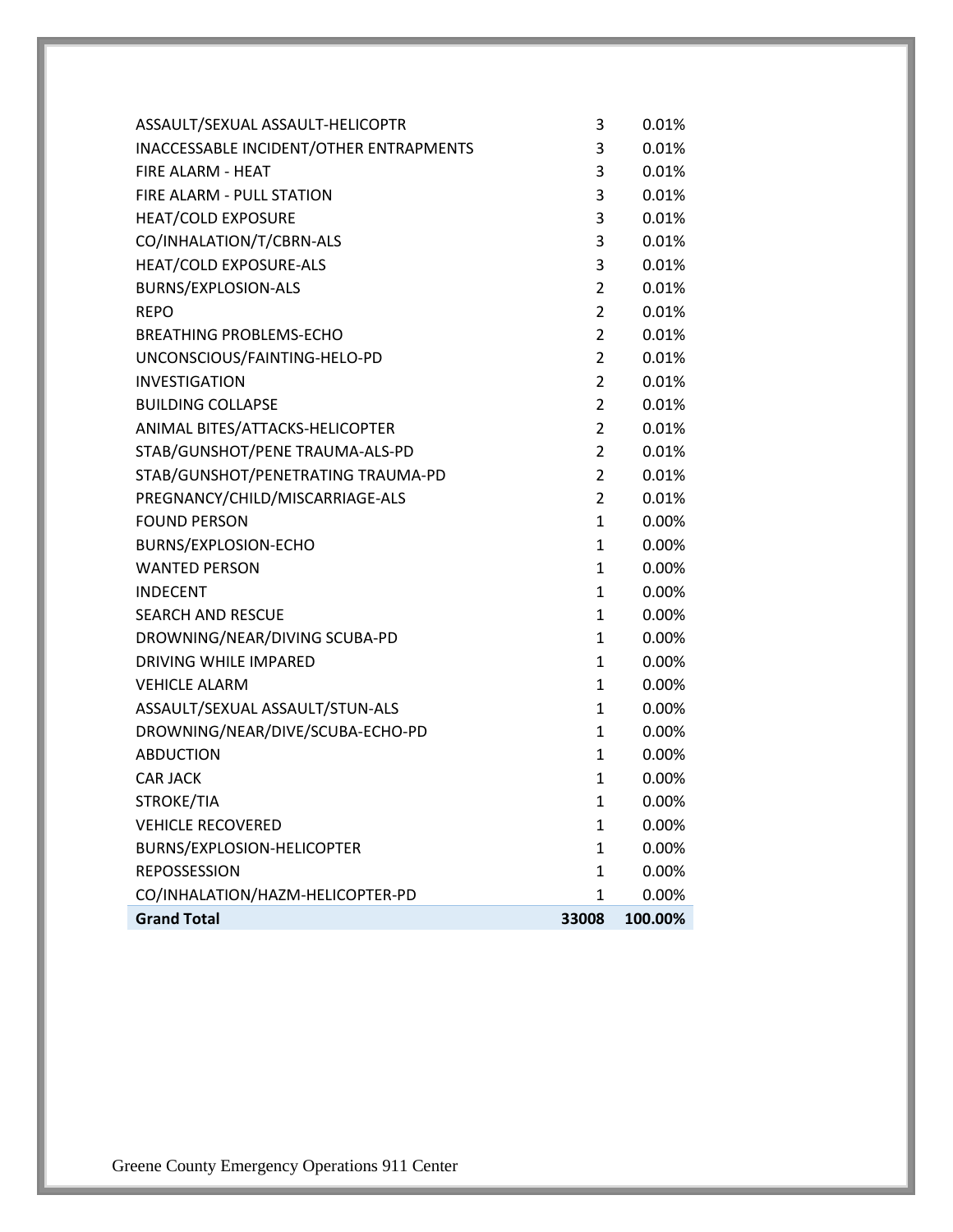## **2019 Total calls with percentages**

| <b>Total</b><br><b>EVENTS</b><br><b>Call Count</b><br><b>TRAFFIC STOP</b><br>10.96%<br>3859<br><b>CIVIL</b><br>2096<br>5.95%<br>911 OPEN LINE<br>5.23%<br>1843<br>911 HANGUP<br>1689<br>4.80% |
|-----------------------------------------------------------------------------------------------------------------------------------------------------------------------------------------------|
|                                                                                                                                                                                               |
|                                                                                                                                                                                               |
|                                                                                                                                                                                               |
|                                                                                                                                                                                               |
|                                                                                                                                                                                               |
| <b>MVA PROPERTY DAMAGE</b><br>1568<br>4.45%                                                                                                                                                   |
| <b>RECKLESS DRIVER</b><br>1193<br>3.39%                                                                                                                                                       |
| <b>TRANSPORT (LAW or EMS)</b><br>1017<br>2.89%                                                                                                                                                |
| <b>SICK PERSON</b><br>926<br>2.63%                                                                                                                                                            |
| 911 MISDIAL<br>2.46%<br>867                                                                                                                                                                   |
| <b>FALLS</b><br>782<br>2.22%                                                                                                                                                                  |
| <b>BREATHING PROBLEMS-ALS</b><br>780<br>2.21%                                                                                                                                                 |
| <b>CITIZEN ASSIST</b><br>739<br>2.10%                                                                                                                                                         |
| <b>BURGLAR ALARM SILENT</b><br>2.04%<br>718                                                                                                                                                   |
| <b>LANDLINE</b><br>1.95%<br>687                                                                                                                                                               |
| <b>FOLLOWUP</b><br>1.92%<br>678                                                                                                                                                               |
| <b>ROAD HAZARD</b><br>1.79%<br>630                                                                                                                                                            |
| 1.69%<br><b>INFO</b><br>597                                                                                                                                                                   |
| <b>SOCIAL SERVICES</b><br>1.69%<br>597                                                                                                                                                        |
| CHEST PAIN/CHEST DISCOMFORT-ALS<br>597<br>1.69%                                                                                                                                               |
| <b>VEHICLE DISABLED</b><br>596<br>1.69%                                                                                                                                                       |
| <b>ANIMAL (Domestic)</b><br>1.69%<br>594                                                                                                                                                      |
| <b>DOMESTIC</b><br>587<br>1.67%                                                                                                                                                               |
| <b>FIRE ALARM</b><br>518<br>1.47%                                                                                                                                                             |
| WELFARE CHECK (LAW or EMS)<br>514<br>1.46%                                                                                                                                                    |
| <b>SICK PERSON-ALS</b><br>1.33%<br>469                                                                                                                                                        |
| <b>VEHICLE LOCKOUT</b><br>1.22%<br>428                                                                                                                                                        |
| <b>BURGLAR ALARM AUDIBLE</b><br>1.11%<br>390                                                                                                                                                  |
| >NEW CALL<<br>359<br>1.02%                                                                                                                                                                    |
| <b>MENTAL HEALTH</b><br>350<br>0.99%                                                                                                                                                          |
| <b>HARASSMENT</b><br>318<br>0.90%                                                                                                                                                             |
| UNCONSCIOUS/FAINTING-ALS-PD<br>299<br>0.85%                                                                                                                                                   |
| <b>SUSPICIOUS ACTIVITY</b><br>0.81%<br>287                                                                                                                                                    |
| <b>UNKNOWN PROBLEM-ALS</b><br>264<br>0.75%                                                                                                                                                    |
| <b>WIRES</b><br>255<br>0.72%                                                                                                                                                                  |
| PSYCH/ABN BEHAVIOR/SUICIDE ATTEM-PD<br>0.72%<br>252                                                                                                                                           |
| <b>TRAUMATIC INJURIES</b><br>0.67%<br>237                                                                                                                                                     |
| SPECIAL DETAIL (LAW FIRE OR EMS)<br>0.66%<br>231                                                                                                                                              |
| MUTUAL AID<br>226<br>0.64%                                                                                                                                                                    |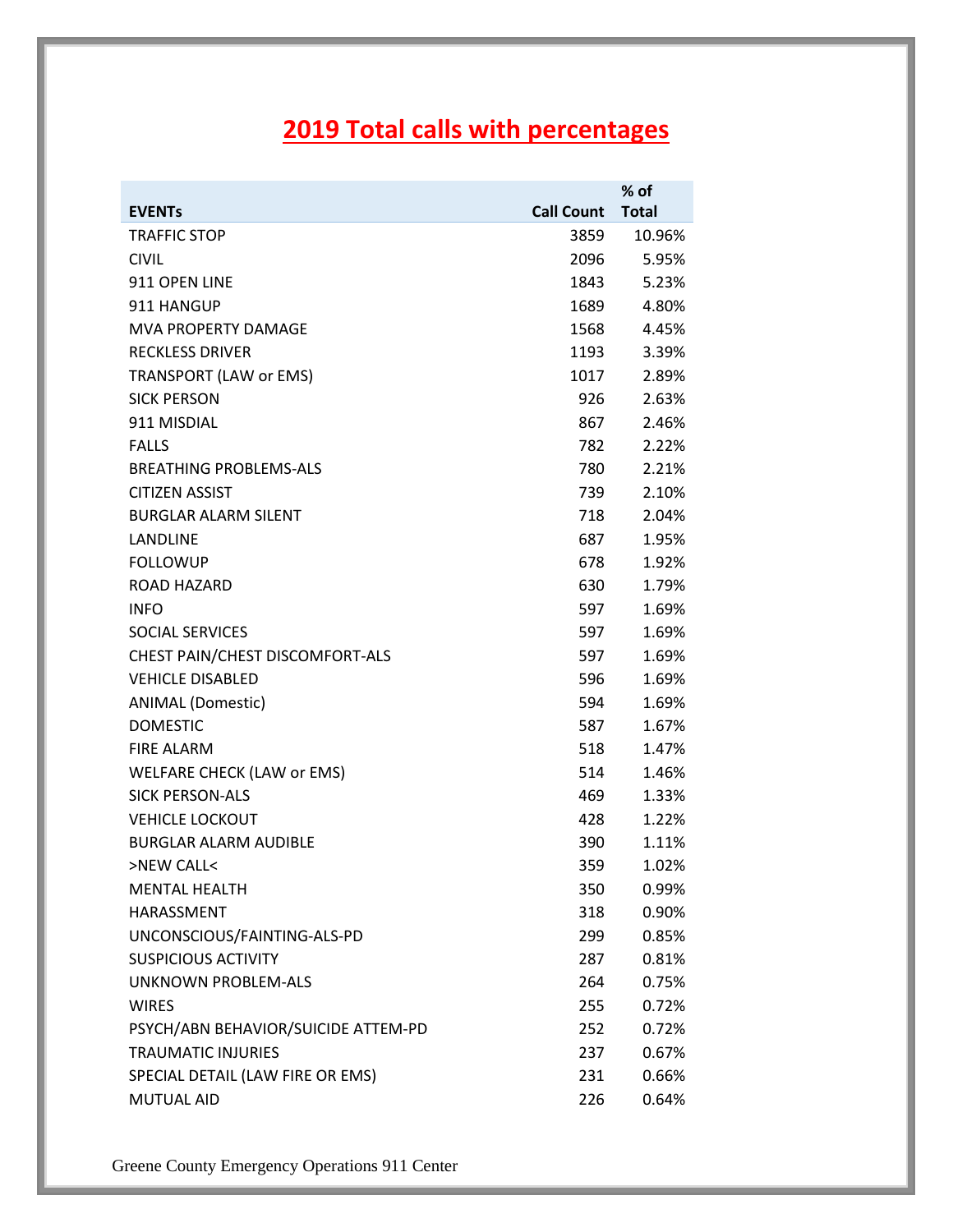| TRAFFIC/TRANSPORTATION INCIDENT  | 215  | 0.61% |
|----------------------------------|------|-------|
| <b>MEDICAL ALARM</b>             | 205  | 0.58% |
| HEMORRHAGE/LACERATIONS           | 196  | 0.56% |
| ABDOMINAL PAIN/PROBLEMS          | 187  | 0.53% |
| ANIMAL (Wildlife)                | 183  | 0.52% |
| HEART PROBLEMS/A.I.C.D.-ALS      | 168  | 0.48% |
| <b>SUSPICIOUS PERSON</b>         | 151  | 0.43% |
| CONVULSIONS/SEIZURES-ALS         | 150  | 0.43% |
| OVERDOSE/POISONING-ALS-PD        | 148  | 0.42% |
| <b>TRESPASS</b>                  | 142  | 0.40% |
| <b>DRILL</b>                     | 126  | 0.36% |
| STROKE/TIA-HELICOPTER            | 126  | 0.36% |
| <b>NOISE</b>                     | 120  | 0.34% |
| LARCENY                          | 118  | 0.33% |
| <b>DISORDERLY</b>                | 109  | 0.31% |
| <b>PARKING</b>                   | 99   | 0.28% |
| <b>CRIMINAL MISCHIEF</b>         | 95   | 0.27% |
| <b>MVA HIT AND RUN</b>           | 94   | 0.27% |
| HEMORRHAGE/LACERATIONS-ALS       | 91   | 0.26% |
| ABDOMINAL PAIN/PROBLEMS-ALS      | 88 — | 0.25% |
| <b>FIRE VEHICLE</b>              | 87   | 0.25% |
| TRAUMATIC INJURIES-HELO-PD       | 85   | 0.24% |
| <b>BURGLARY</b>                  | 85   | 0.24% |
| <b>DIABETIC PROBLEMS-ALS</b>     | 79   | 0.22% |
| <b>FALLS-ALS</b>                 | 78   | 0.22% |
| <b>GAS LEAK</b>                  | 77   | 0.22% |
| <b>WARRANT</b>                   | 76   | 0.22% |
| <b>FALLS-HELICOPTER</b>          | 75   | 0.21% |
| <b>BACK PAIN</b>                 | 73   | 0.21% |
| <b>FIRE STRUCTURE</b>            | 73   | 0.21% |
| <b>LANLORD TENANT DISPUTE</b>    | 72   | 0.20% |
| FIRE ALARM -CO-                  | 70   | 0.20% |
| <b>ASSAULT</b>                   | 68   | 0.19% |
| <b>FIGHT</b>                     | 66   | 0.19% |
| <b>SHOOTING</b>                  | 65   | 0.18% |
| <b>INTOXICATED</b>               | 60   | 0.17% |
| CARD OR RESP ARR/DEATH-ECHO-PD   | 60   | 0.17% |
| TRAFFIC/TRANSPORTATION-HELICOPTR | 59   | 0.17% |
| UNCONSCIOUS/FAINTING-PD          | 58   | 0.16% |
| FIRE SMOKE (OUTDOORS)            | 58   | 0.16% |
| <b>ASSIST</b>                    | 56   | 0.16% |
| ASSAULT/SEXUAL ASSAULT/STUN GUN  | 55   | 0.16% |
| <b>VEHICLE SUSPICIOUS</b>        | 53   | 0.15% |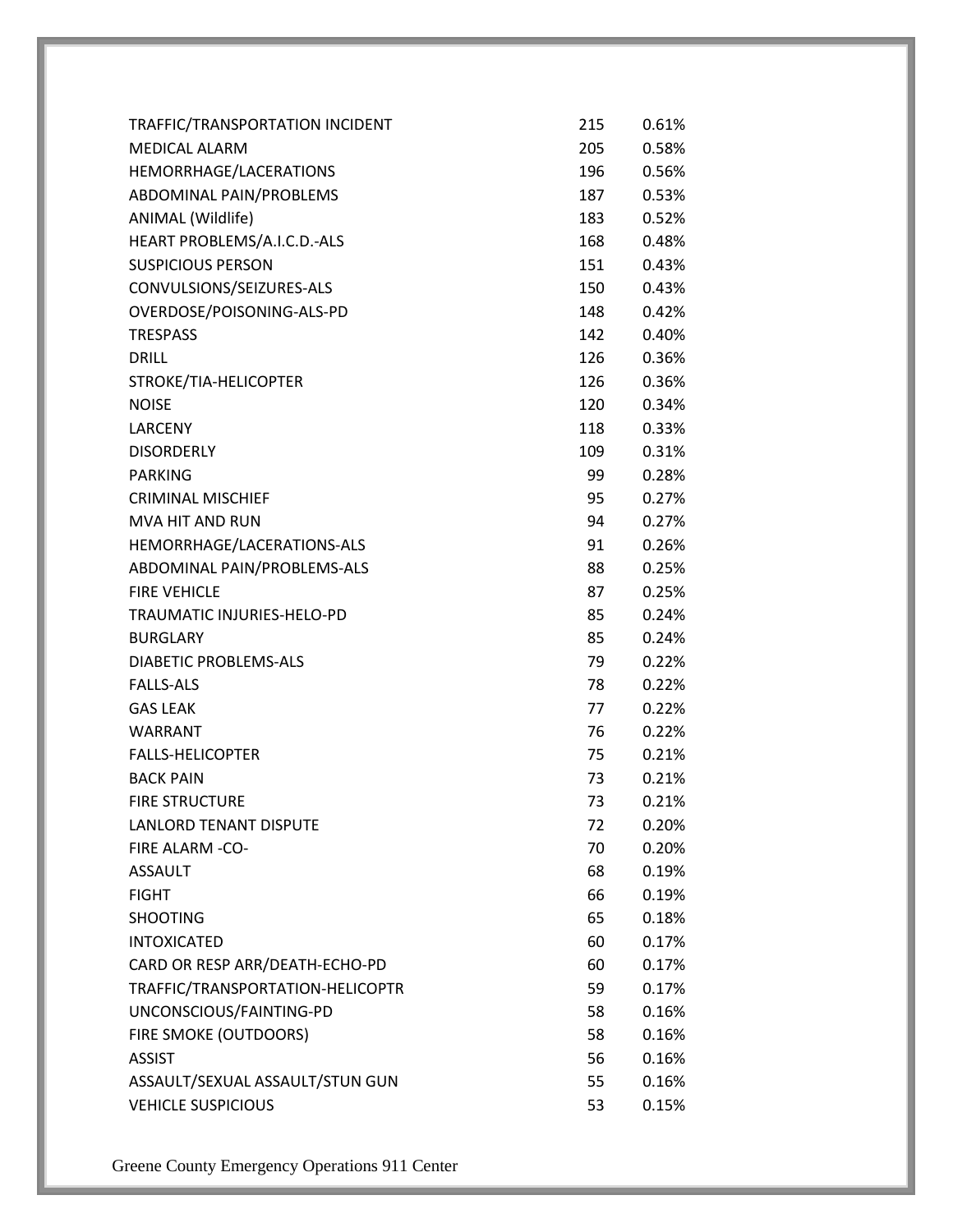| PSYCH/ABN BEHV/SUICIDE ALS-PD       | 51 | 0.14% |
|-------------------------------------|----|-------|
| <b>FRAUD</b>                        | 51 | 0.14% |
| <b>HOSPITAL DIVERSION</b>           | 51 | 0.14% |
| <b>WATER PROBLEM</b>                | 50 | 0.14% |
| <b>ATTEMPT TO LOCATE</b>            | 48 | 0.14% |
| <b>FIRE BRUSH</b>                   | 48 | 0.14% |
| PUBLIC HEALTH                       | 46 | 0.13% |
| CONVULSIONS/SEIZURES                | 45 | 0.13% |
| <b>DIABETIC PROBLEMS</b>            | 45 | 0.13% |
| TRAFFIC/TRANSPORTATION INC-ALS      | 42 | 0.12% |
| <b>FIRE UNKNOWN</b>                 | 41 | 0.12% |
| ALLERGIES/ENVENOMATIONS-ALS         | 39 | 0.11% |
| <b>ALARM UNKNOWN</b>                | 39 | 0.11% |
| CARDIAC OR RESP ARREST/DEATH-ALS-PD | 38 | 0.11% |
| <b>PANIC ALARM</b>                  | 37 | 0.11% |
| ORDER OF PROTECTION VIOLATION       | 37 | 0.11% |
| <b>DRUGS</b>                        | 36 | 0.10% |
| <b>MISSING PERSON</b>               | 35 | 0.10% |
| <b>VEHICLE ABANDONED</b>            | 34 | 0.10% |
| OVERDOSE/POISONING-PD               | 33 | 0.09% |
| <b>OPEN DOOR</b>                    | 32 | 0.09% |
| ALLERGIES/ENVENOMATIONS             | 28 | 0.08% |
| <b>HEADACHE-ALS</b>                 | 28 | 0.08% |
| <b>FOUND PROPERTY</b>               | 27 | 0.08% |
| <b>LOST PROPERTY</b>                | 27 | 0.08% |
| CHEST PAIN/CHEST DISCOMFORT         | 24 | 0.07% |
| ANIMAL BITES/ATTACKS                | 24 | 0.07% |
| <b>PROPERTY CHECK</b>               | 24 | 0.07% |
| <b>FIRE CHIMNEY</b>                 | 23 | 0.07% |
| <b>TRAUMATIC INJURIES-ALS</b>       | 21 | 0.06% |
| PREGNANCY/CHILD/MISCA-HELICOPTER    | 21 | 0.06% |
| FIRE ELECTRICAL                     | 20 | 0.06% |
| <b>BACK PAIN-ALS</b>                | 19 | 0.05% |
| DOMESTIC WITH INJURIES              | 19 | 0.05% |
| <b>LANDING ZONE</b>                 | 19 | 0.05% |
| TRAFFIC/TRANSPORT-PINNED-HELO       | 18 | 0.05% |
| CO/INHALATION/T/CBRN                | 18 | 0.05% |
| <b>FIRE APPLIANCE</b>               | 18 | 0.05% |
| UNCONSCIOUS/FAINTING-ECHO-PD        | 18 | 0.05% |
| <b>LOST HIKER</b>                   | 17 | 0.05% |
| ABDOMINAL PAIN/PROB-HELICOPTER      | 17 | 0.05% |
| <b>CHOKING-PD</b>                   | 16 | 0.05% |
| <b>TRANSFORMER EXPLOSION</b>        | 15 | 0.04% |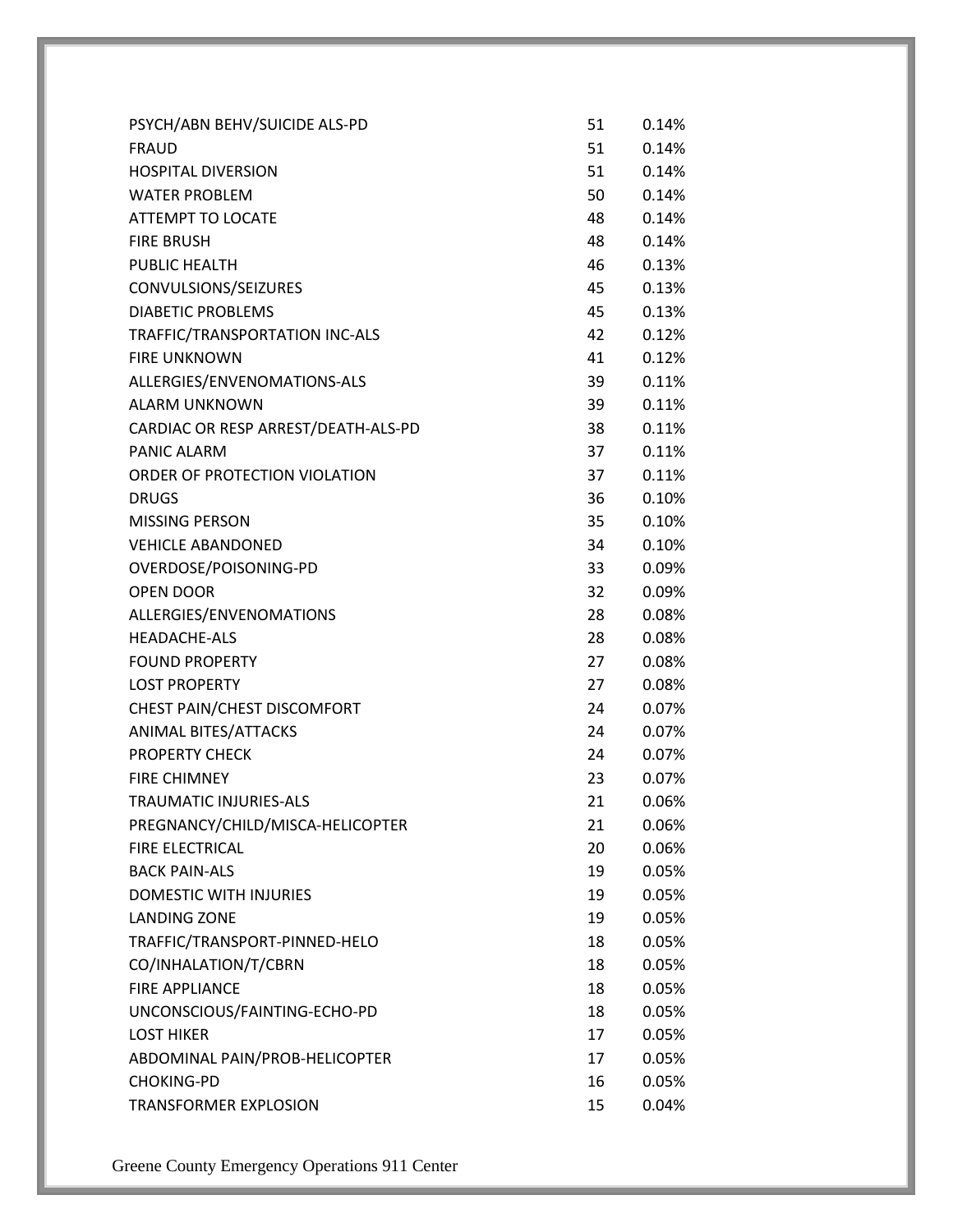| <b>HEADACHE</b>                         | 15              | 0.04% |
|-----------------------------------------|-----------------|-------|
| ENVIRONMENTAL COMPLAINT                 | 15              | 0.04% |
| EYE PROBLEMS/INJURIES                   | 15              | 0.04% |
| HEMORRHAGE/LACERATIONS-ALS-PD           | 15              | 0.04% |
| <b>VEHICLE STOLEN</b>                   | 15              | 0.04% |
| STROKE/TIA-ALS                          | 15              | 0.04% |
| <b>ELECTRICAL HAZARD</b>                | 15              | 0.04% |
| PREGNANCY/CHILDBIRTH/MISCARRIAGE        | 14              | 0.04% |
| <b>UNKNOWN PROBLEM</b>                  | 14              | 0.04% |
| <b>HAZMAT</b>                           | 13              | 0.04% |
| <b>INVESTIGATION</b>                    | 13              | 0.04% |
| <b>DUMPING</b>                          | 13              | 0.04% |
| <b>FIREWORKS</b>                        | 12 <sup>2</sup> | 0.03% |
| <b>CHOKING-ALS-PD</b>                   | 12 <sup>2</sup> | 0.03% |
| RUNAWAY                                 | 12 <sup>2</sup> | 0.03% |
| <b>WATER NON EMERGENCY</b>              | 12 <sup>2</sup> | 0.03% |
| ALLERGIES/ENVENOM-HELICOPTER            | 11              | 0.03% |
| <b>WATER EMERGENCY</b>                  | 11              | 0.03% |
| <b>DOMESTIC WITH WEAPONS</b>            | 10              | 0.03% |
| <b>FIRE TRASH</b>                       | 10              | 0.03% |
| STROKE/TIA                              | 10              | 0.03% |
| FIRE ALARM - PULL STATION               | 9               | 0.03% |
| <b>BACKUP</b>                           | 9               | 0.03% |
| <b>STOLEN PROPERTY</b>                  | 8               | 0.02% |
| <b>REPO</b>                             | 8               | 0.02% |
| <b>HEAT/COLD EXPOSURE</b>               | 7               | 0.02% |
| <b>PURSUIT</b>                          | $\overline{7}$  | 0.02% |
| <b>BURNS/EXPLOSION</b>                  | 7               | 0.02% |
| HEART PROBLEMS/A.I.C.D.                 | $\overline{7}$  | 0.02% |
| FIRE ALARM - HEAT                       | 6               | 0.02% |
| <b>WANTED PERSON</b>                    | 6               | 0.02% |
| CARDIAC OR RESP ARREST/DEATH-PD         | 6               | 0.02% |
| <b>INTERNET CRIMES</b>                  | 6               | 0.02% |
| UNCONSCIOUS/FAINTING-HELO-PD            | 6               | 0.02% |
| <b>EXPLOSION</b>                        | 5               | 0.01% |
| INACCESSABLE INCIDENT/OTHER ENTRAPMENTS | 5               | 0.01% |
| PREGNANCY/CHILD/MISCARRIAGE-ALS         | 5               | 0.01% |
| <b>BAD CHECK</b>                        | 5               | 0.01% |
| <b>BACK PAIN-HELICOPTER</b>             | 4               | 0.01% |
| CO/INHALATION/T/CBRN-ALS                | 4               | 0.01% |
| <b>ABUSE</b>                            | 4               | 0.01% |
| DIABETIC PROBLEMS-ALS-PD                | 4               | 0.01% |
| <b>INDECENT</b>                         | 4               | 0.01% |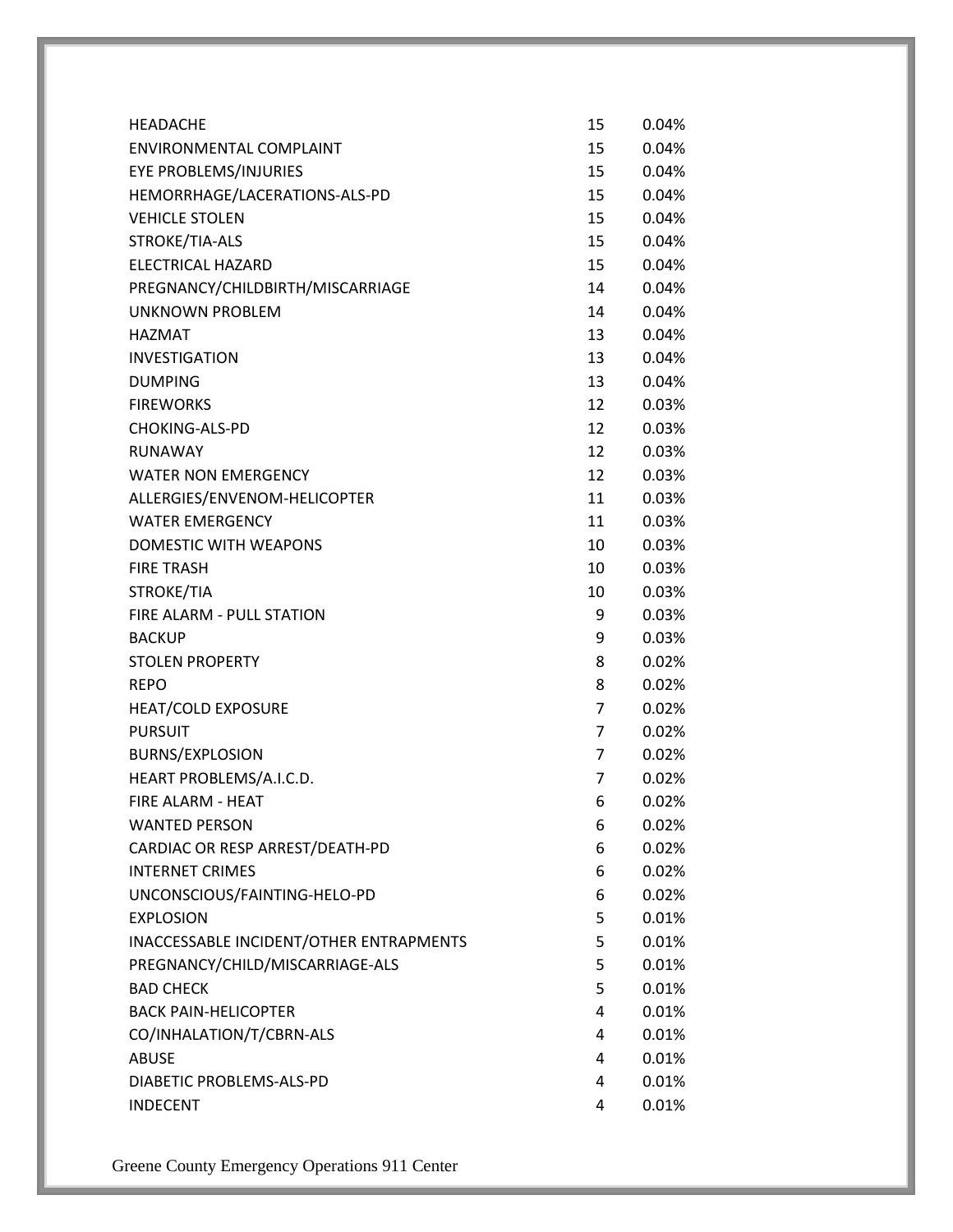| <b>SEARCH AND RESCUE</b><br><b>FIRE ALARM - WATER FLOW</b> | 4<br>3         | 0.01%<br>0.01% |
|------------------------------------------------------------|----------------|----------------|
| ASSAULT/SEXUAL ASSAULT/STUN-ALS                            | 3              | 0.01%          |
| BURNS/EXPLOSION-HELICOPTER                                 | 3              | 0.01%          |
| <b>CELL</b>                                                | $\overline{2}$ | 0.01%          |
| INACCESSABLE INCIDENT/OTHER ENTRAP-ALS                     | $\overline{2}$ | 0.01%          |
| <b>ABDUCTION</b>                                           | $\overline{2}$ | 0.01%          |
| <b>FOUND PERSON</b>                                        | $\overline{2}$ | 0.01%          |
| <b>WEAPON VIOLATION</b>                                    | $\overline{2}$ | 0.01%          |
| <b>ROBBERY</b>                                             | $\overline{2}$ | 0.01%          |
| ASSAULT/SEXUAL ASSAULT-HELICOPTR                           | $\overline{2}$ | 0.01%          |
| <b>IMPERSONATION</b>                                       | $\overline{2}$ | 0.01%          |
| <b>BUILDING LOCKOUT</b>                                    | $\overline{2}$ | 0.01%          |
| HEAT/COLD EXPOSURE-ALS                                     | $\mathbf{1}$   | 0.00%          |
| <b>DRIVING WHILE IMPARED</b>                               | $\mathbf{1}$   | 0.00%          |
|                                                            |                |                |
| STAB/GUNSHOT/TRAUMA-HELO-PD                                | $\mathbf{1}$   | 0.00%          |
| <b>SEX OFFENSE</b>                                         | $\mathbf{1}$   | 0.00%          |
| DROWNING/NEAR/DIVING/SCUBA-ALS-PD                          | $\mathbf{1}$   | 0.00%          |
| <b>MVA UNKNOWN</b>                                         | $\mathbf{1}$   | 0.00%          |
| <b>MAYDAY</b>                                              | $\mathbf{1}$   | 0.00%          |
| <b>VEHICLE RECOVERED</b>                                   | $\mathbf{1}$   | 0.00%          |
| <b>BUILDINGS AND GROUNDS</b>                               | $\mathbf{1}$   | 0.00%          |
| STAB/GUNSHOT/PENE TRAUMA-ALS-PD                            | $\mathbf{1}$   | 0.00%          |
| <b>BREATHING PROBLEMS-ECHO</b>                             | $\mathbf{1}$   | 0.00%          |
| <b>ESCAPE</b>                                              | $\mathbf{1}$   | 0.00%          |
| <b>HOSTAGE</b>                                             | $\mathbf{1}$   | 0.00%          |
| >CHOOSE<                                                   | $\mathbf{1}$   | 0.00%          |
| <b>Grand Total</b>                                         | 35224          | 100.00%        |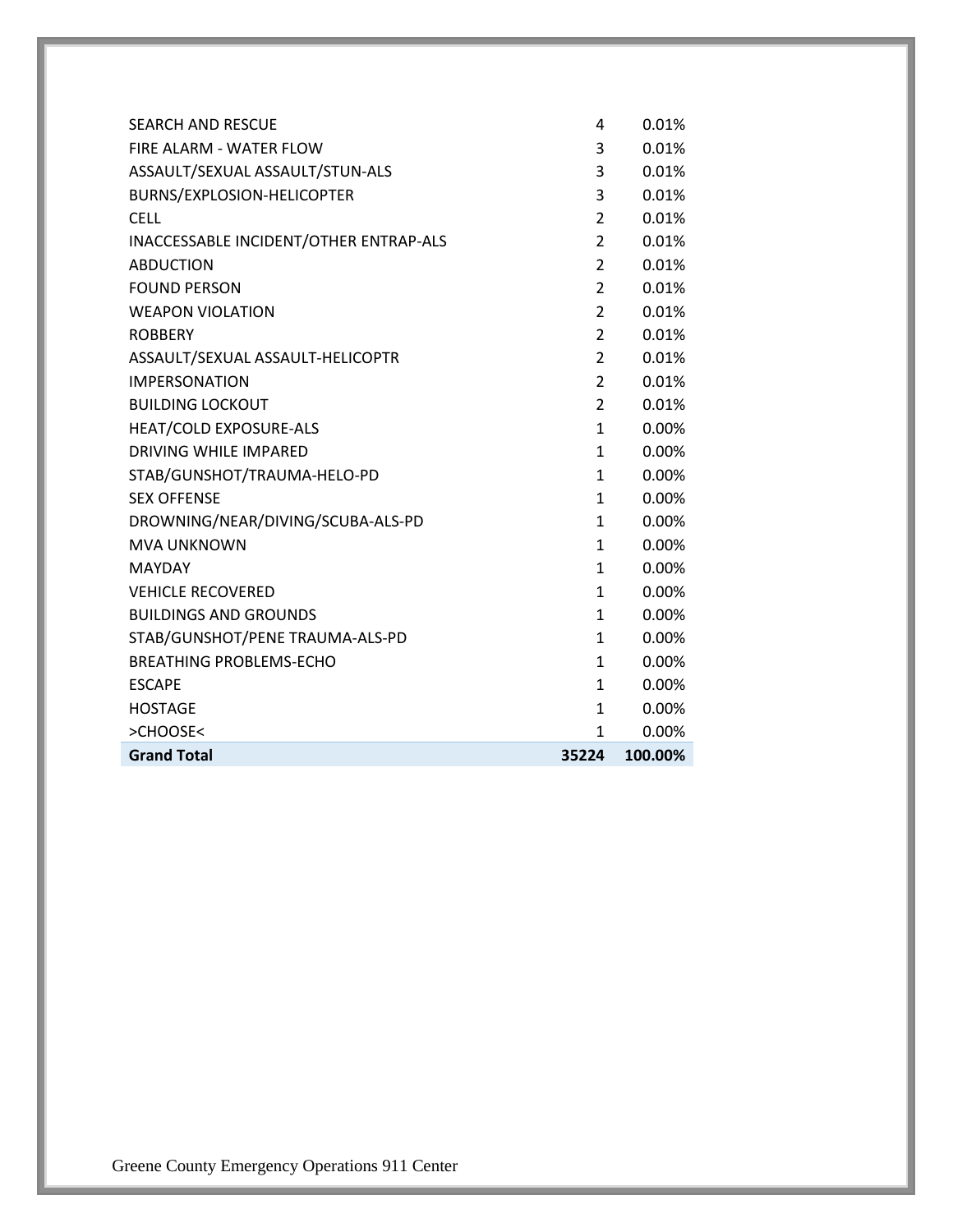# **2020 Social Services, Mental Health and Public Health** The below call volume is for afterhours only

| <b>Social Services</b> | 595  |
|------------------------|------|
| <b>Mental Health</b>   | 330  |
| <b>Public Health</b>   | 167  |
| Total                  | 1092 |

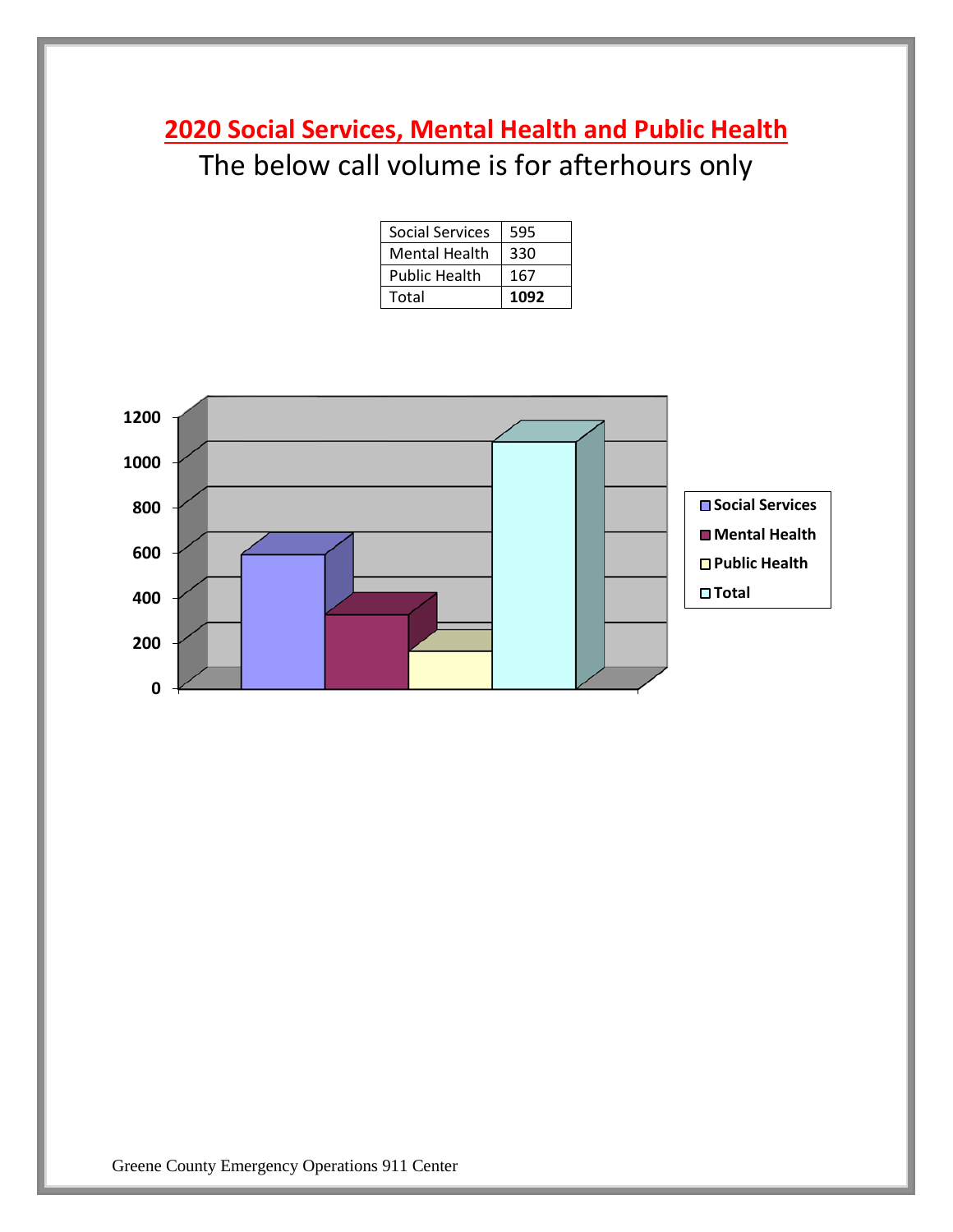# **2019 Social Services, Mental Health and Public Health** The below call volume is for afterhours only

| <b>Social Services</b> | 597  |
|------------------------|------|
| <b>Mental Health</b>   | 361  |
| <b>Public Health</b>   | 46   |
| Total                  | 1004 |

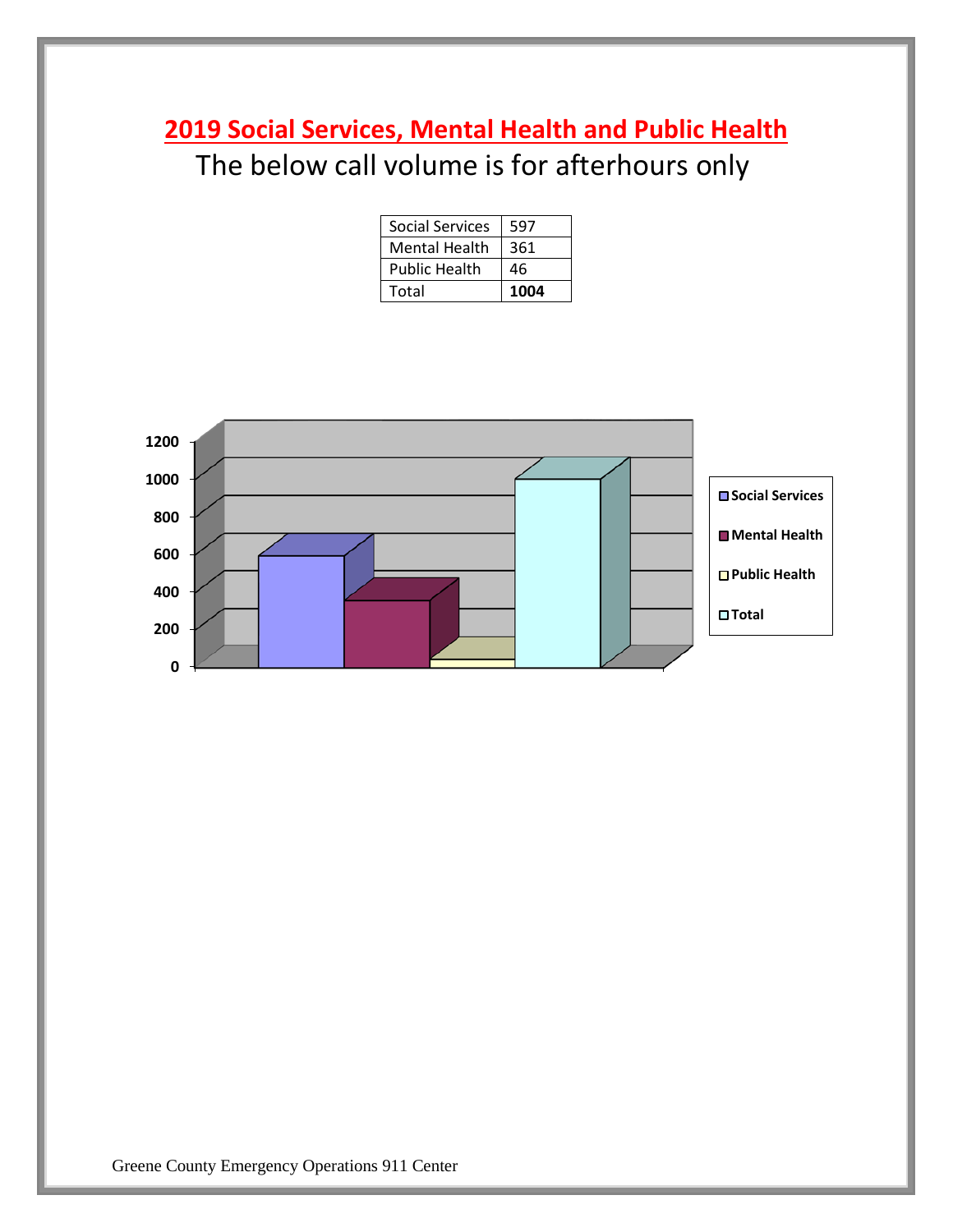## **EMS (Emergency Medical Services) call volume for 2020**

| <b>EMS agencies</b>                     | # of calls    |
|-----------------------------------------|---------------|
| <b>GREENE COUNTY PARAMEDICS</b>         | 3125          |
| CATSKILL AMBULANCE SERVICE              | 3071          |
| TOWN OF COXSACKIE AMBULANCE             | 1178          |
| TOWN OF CAIRO AMBULANCE                 | 1102          |
| LIFENET NY (Medivac)                    | 543           |
| <b>HUNTER AREA AMBULANCE</b>            | 529           |
| TOWN OF DURHAM AMBULANCE INC            | 523           |
| TOWN OF WINDHAM AMBULANCE               | 486           |
| <b>GREENVILLE RESCUE SQUAD INC</b>      | 435           |
| TOWN OF ASHLAND AMBULANCE SERVICE       | 309           |
| RAVENA RESCUE SQUAD INC. (Albany Cty.)  | 255           |
| TOWN OF LEXINGTON FIRE COMPANY          | 80            |
| <b>GREENPORT RESCUE (Columbia Cty.)</b> | 16            |
| NORTHERN DUTCHESS AMB (Col. Cty.)       | $\mathcal{P}$ |
| DIAZ AMBULANCE (Ulster County)          | 1             |
| <b>Grand Total</b>                      | 7323          |

### **EMS (Emergency Medical Services) call volume for 2019**

| <b>CATSKILL AMBULANCE SERVICE</b>  | 3396 |
|------------------------------------|------|
| <b>GREENE COUNTY PARAMEDICS</b>    | 3089 |
| TOWN OF COXSACKIE AMBULANCE        | 1250 |
| TOWN OF CAIRO AMBULANCE            | 1076 |
| <b>HUNTER AREA AMBULANCE</b>       | 620  |
| TOWN OF DURHAM AMBULANCE INC       | 550  |
| TOWN OF WINDHAM AMBULANCE          | 508  |
| <b>GREENVILLE RESCUE SQUAD INC</b> | 485  |
| <b>LIFENET NY (Helicopter)</b>     | 479  |
| RAVENA RESCUE SQUAD INC.           | 280  |
| TOWN OF ASHLAND AMBULANCE SERVICE  | 265  |
| TOWN OF LEXINGTON FIRE COMPANY     | 83   |
| <b>GREENPORT RESCUE</b>            | 15   |
| <b>NORTHERN DUTCHESS AMBULANCE</b> | 13   |
| <b>DIAZ AMBULANCE</b>              | 1    |
| <b>Grand Total</b>                 | 7739 |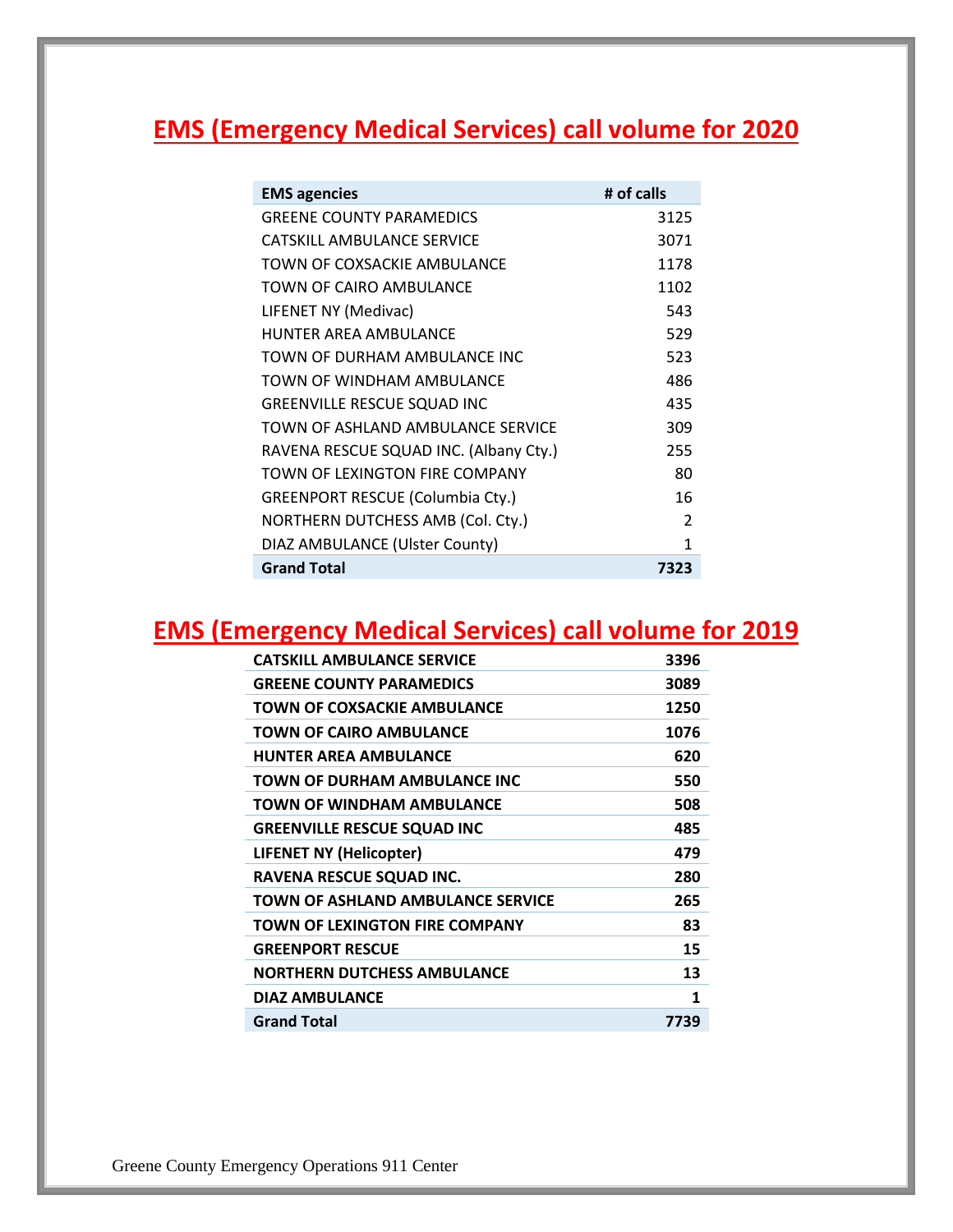## **Response Configurations for EMS Agencies**

- **ECHO: Police HOT Paramedic HOT Ambulance HOT First Responders HOT**
- **DELTA: Paramedic HOT Ambulance HOT**
- **CHARLIE: Paramedic HOT Ambulance HOT**
- **BRAVO: Ambulance HOT**
- **ALPHA: Ambulance COLD**

**"HOT" lights and sirens "COLD" No lights or sirens"**

*Greene County 911 now dispatches a law enforcement unit to incidents involving an unconscious person, certain traumatic injuries and overdose.*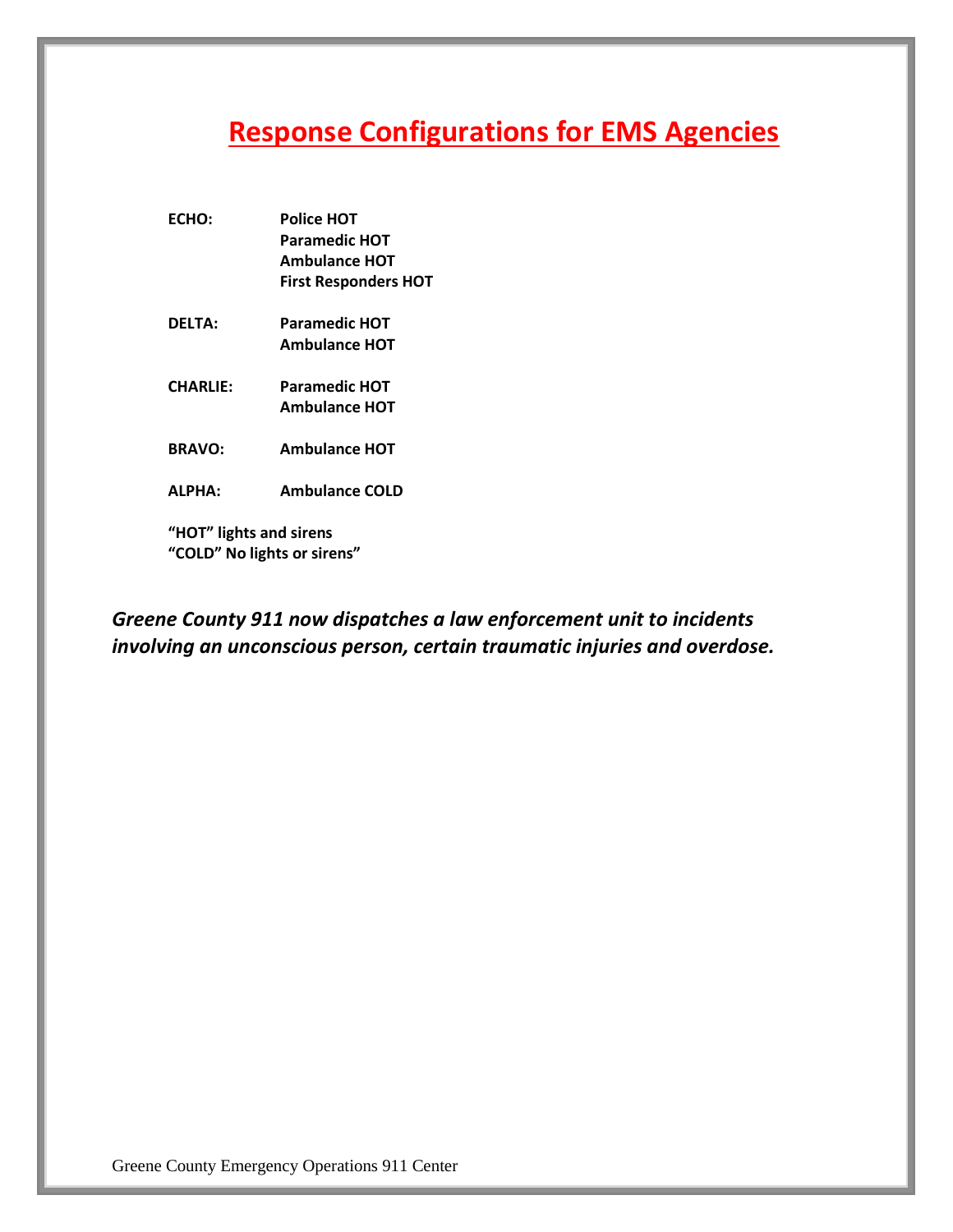**2020 Priority Dispatch Breakdown (EMD)**

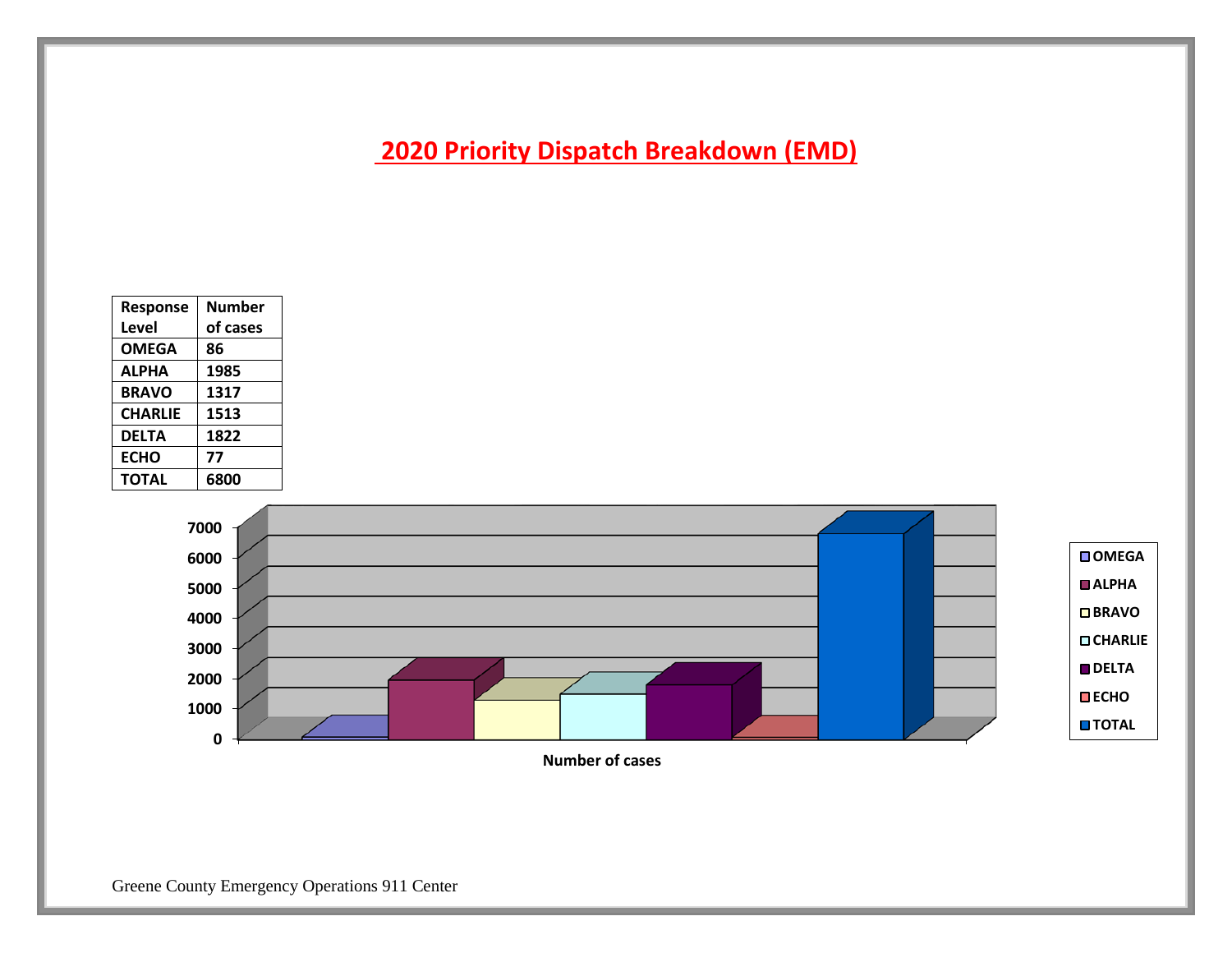### **2019 Priority Dispatch Breakdown (EMD)**

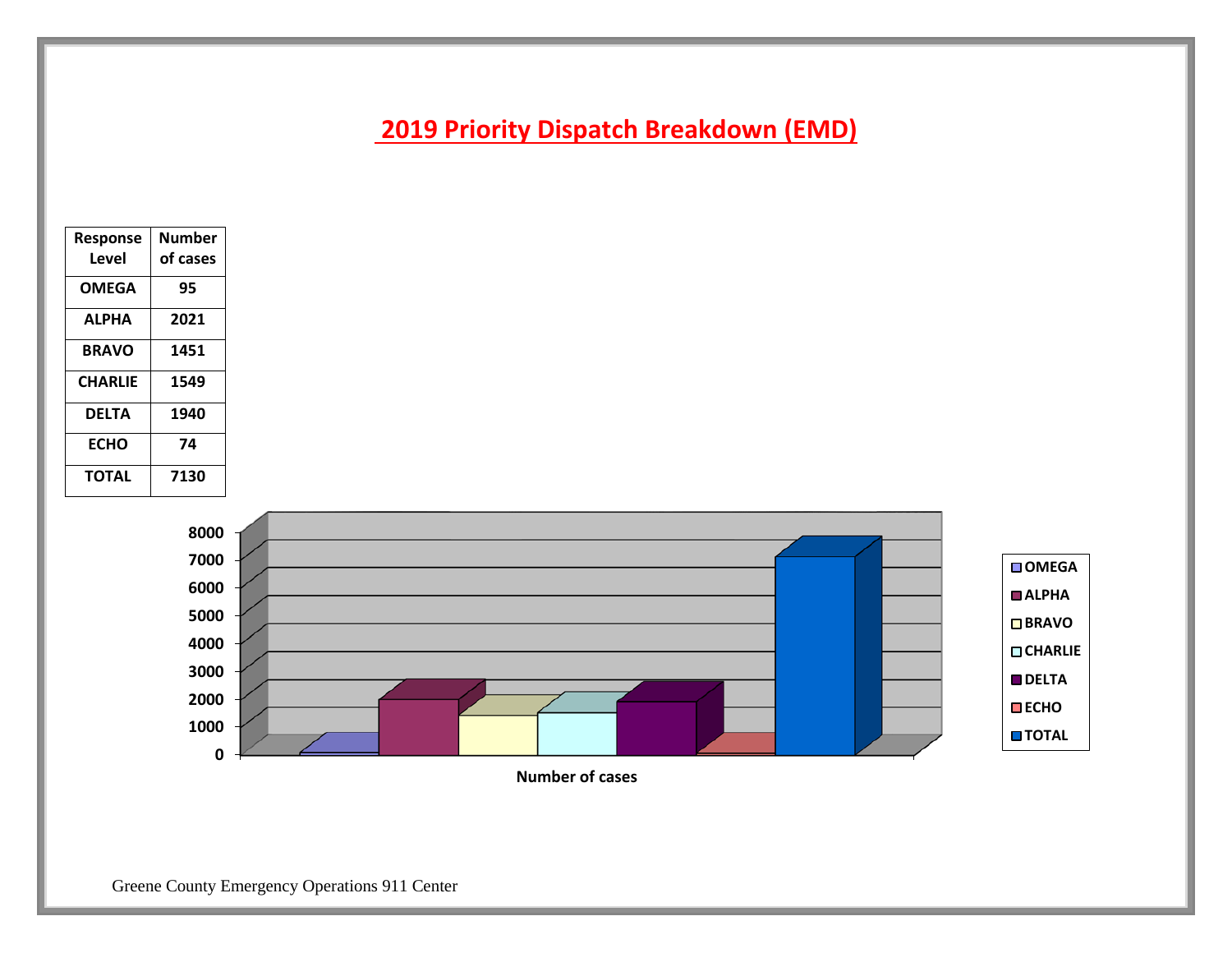# **Fire Department call volume for 2020**

| <b>Fire Dept.</b>                                           | # of Calls |
|-------------------------------------------------------------|------------|
| TANNERSVILLE FIRE DEPARTMENT (1 <sup>st</sup> response EMS) | 422        |
| <b>CATSKILL FIRE DEPARTMENT</b>                             | 342        |
| CORNELL HOOK AND LADDER FIRE (1 <sup>st</sup> response EMS) | 265        |
| <b>CAIRO FIRE DISTRICT</b>                                  | 209        |
| WINDHAM HOSE COMPANY #1                                     | 164        |
| <b>COXSACKIE FIRE DEPARTMENT</b>                            | 160        |
| <b>GREENVILLE FIRE COMPANY</b>                              | 129        |
| MEDWAY-GRAPEVILLE FIRE $(1st$ response EMS)                 | 128        |
| ATHENS VOLUNTEER FIRE DEPARTMENT                            | 126        |
| PRATTSVILLE HOSE COMPANY (1st response EMS)                 | 119        |
| PALENVILLE FIRE DEPARTMENT (1 <sup>st</sup> Response EMS)   | 113        |
| LEEDS HOSE COMPANY NO. 1 INC.                               | 95         |
| WEST ATHENS LIME STREET FIRE DISTRICT                       | 89         |
| HUNTER FIRE DEPARTMENT                                      | 87         |
| TOWN OF LEXINGTON FIRE COMPANY                              | 80         |
| FREEHOLD VOLUNTEER FIRE CO. INC.                            | 76         |
| KISKATOM FIRE DEPARTMENT                                    | 73         |
| ROUND TOP VOLUNTEER FIRE COMPANY INC                        | 70         |
| EAST DURHAM VOLUNTEER FIRE COMPANY INC                      | 69         |
| OAK-HILL DURHAM VOLUNTER FIRE COMPANY                       | 58         |
| <b>JEWETT FIRE DEPARTMENT</b>                               | 54         |
| <b>ASHLAND FIRE DEPARTMENT</b>                              | 52         |
| <b>EARLTON FIRE DEPARTMENT</b>                              | 51         |
| HAINES FALLS FIRE COMPANY                                   | 51         |
| HENSONVILLE HOSE COMPANY                                    | 49         |
| EAST JEWETT FIRE DEPARTMENT (1 <sup>st</sup> response EMS)  | 36         |
| H.D. LANE VOLUNTEER FIRE CO.                                | 21         |
| <b>Grand Total</b>                                          | 2689       |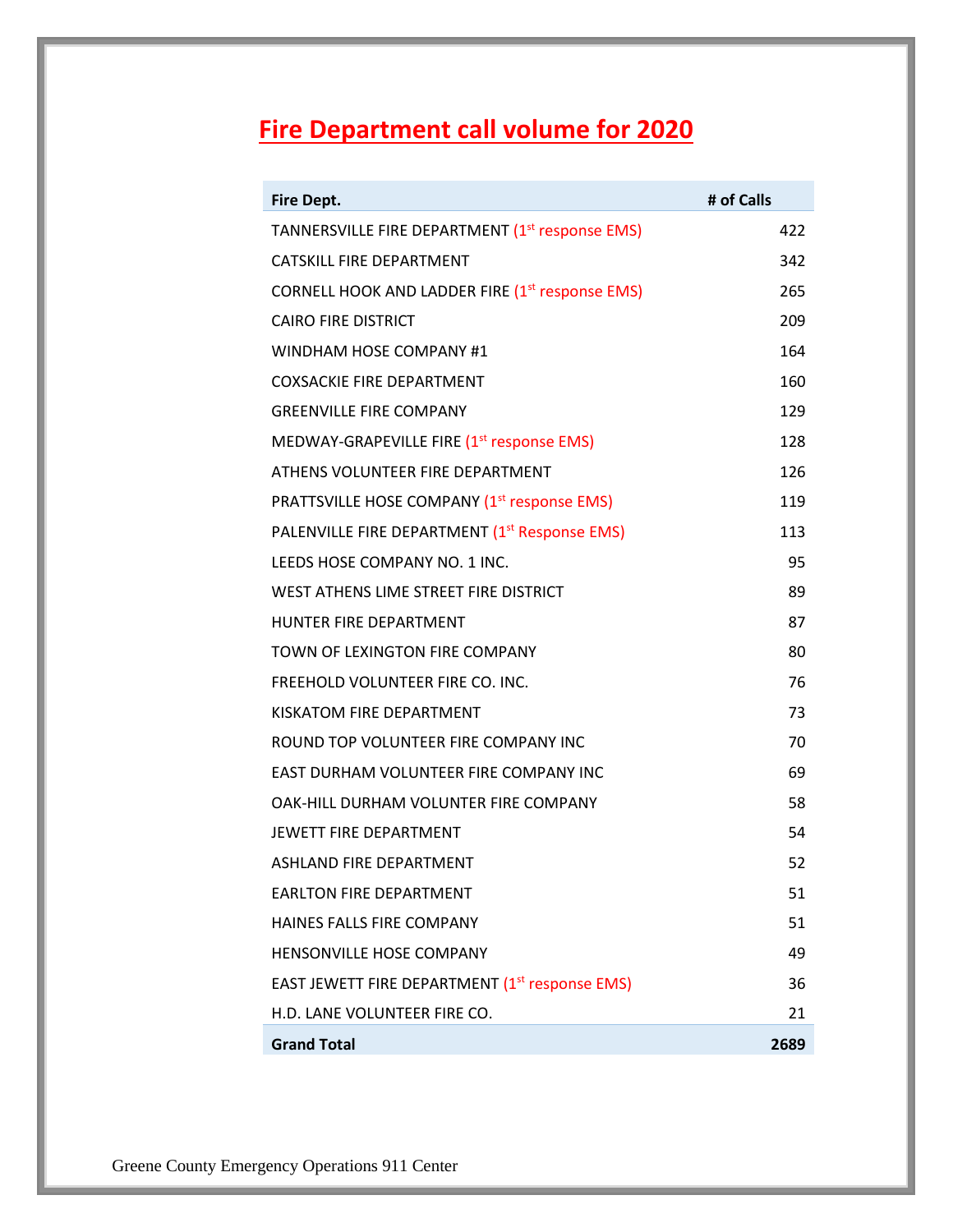# **Fire Departments call volume for 2019**

| <b>E ASHLAND FIRE DEPARTMENT</b>                        | 37   |
|---------------------------------------------------------|------|
| <b>E ATHENS VOLUNTEER FIRE DEPARTMENT</b>               | 132  |
| <b>E CAIRO FIRE DISTRICT</b>                            | 210  |
| <b>E CATSKILL FIRE DEPARTMENT</b>                       | 377  |
| <b>E CORNELL HOOK AND LADDER FIRE</b>                   | 314  |
| <b>E COXSACKIE FIRE DEPARTMENT</b>                      | 200  |
| <b>E EARLTON FIRE DEPARTMENT</b>                        | 64   |
| <b>E EAST DURHAM VOLUNTEER FIRE COMPANY INC</b>         | 69   |
| <b>E FAST JEWETT FIRE DEPARTMENT INC</b>                | 46   |
| <b>E FREEHOLD VOLUNTEER FIRE CO. INC.</b>               | 68   |
| <b>E GREENE COUNTY DEPARTMENT OF EMERGENCY SERVICES</b> | 116  |
| <b>E GREENVILLE FIRE COMPANY</b>                        | 146  |
| <b>EH.D. LANE VOLUNTEER FIRE CO.</b>                    | 26   |
| <b>EHAINES FALLS FIRE COMPANY</b>                       | 65   |
| <b>EHENSONVILLE HOSE COMPANY</b>                        | 39   |
| <b>EHUNTER FIRE DEPARTMENT</b>                          | 93   |
| <b>ELIEWETT FIRE DEPARTMENT</b>                         | 36   |
| <b>E KISKATOM FIRE DEPARTMENT</b>                       | 89   |
| ⊞ LEEDS HOSE COMPANY NO. 1 INC.                         | 128  |
| <b>E MEDWAY-GRAPEVILLE FIRE DISTRICT</b>                | 143  |
| <b>E OAK-HILL DURHAM VOLUNTER FIRE COMPANY</b>          | 67   |
| <b>E PALENVILLE FIRE DEPARTMENT</b>                     | 118  |
| ⊞ PRATTSVILLE HOSE COMPANY                              | 110  |
| <b>E ROUND TOP VOLUNTEER FIRE COMPANY INC</b>           | 59   |
| <b>EITANNERSVILLE FIRE DEPARTMENT</b>                   | 522  |
| ⊞ TOWN OF LEXINGTON FIRE COMPANY                        | 83   |
| <b>E WEST ATHENS LIME STREET FIRE DISTRICT</b>          | 80   |
| <b>E WINDHAM HOSE COMPANY #1</b>                        | 146  |
| <b>Grand Total</b>                                      | 2894 |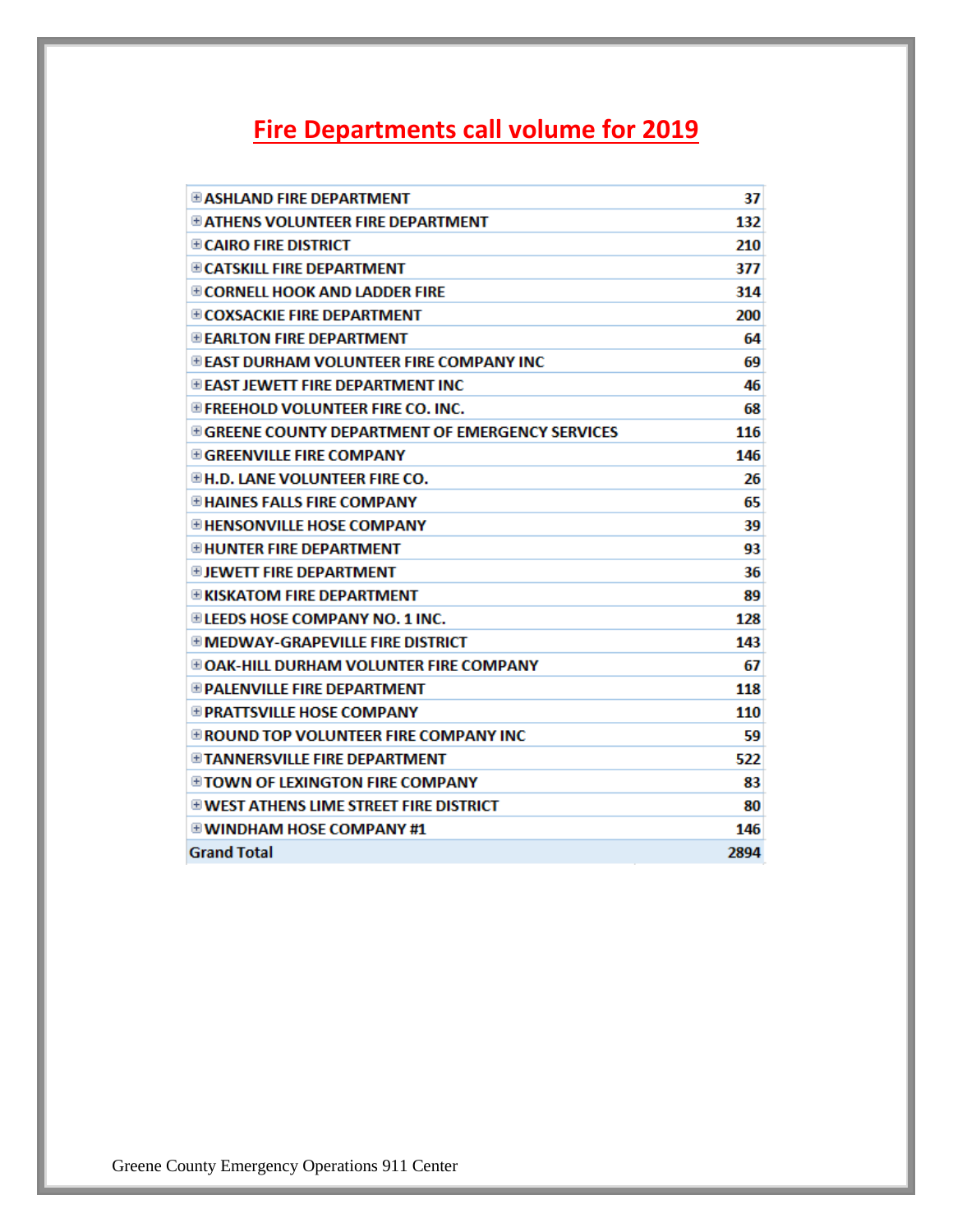### **Greene County Cause & Origin team (GCFIT)**

| 2020 | 14 |
|------|----|
| 2019 | 19 |



### **Greene County Hazmat team**



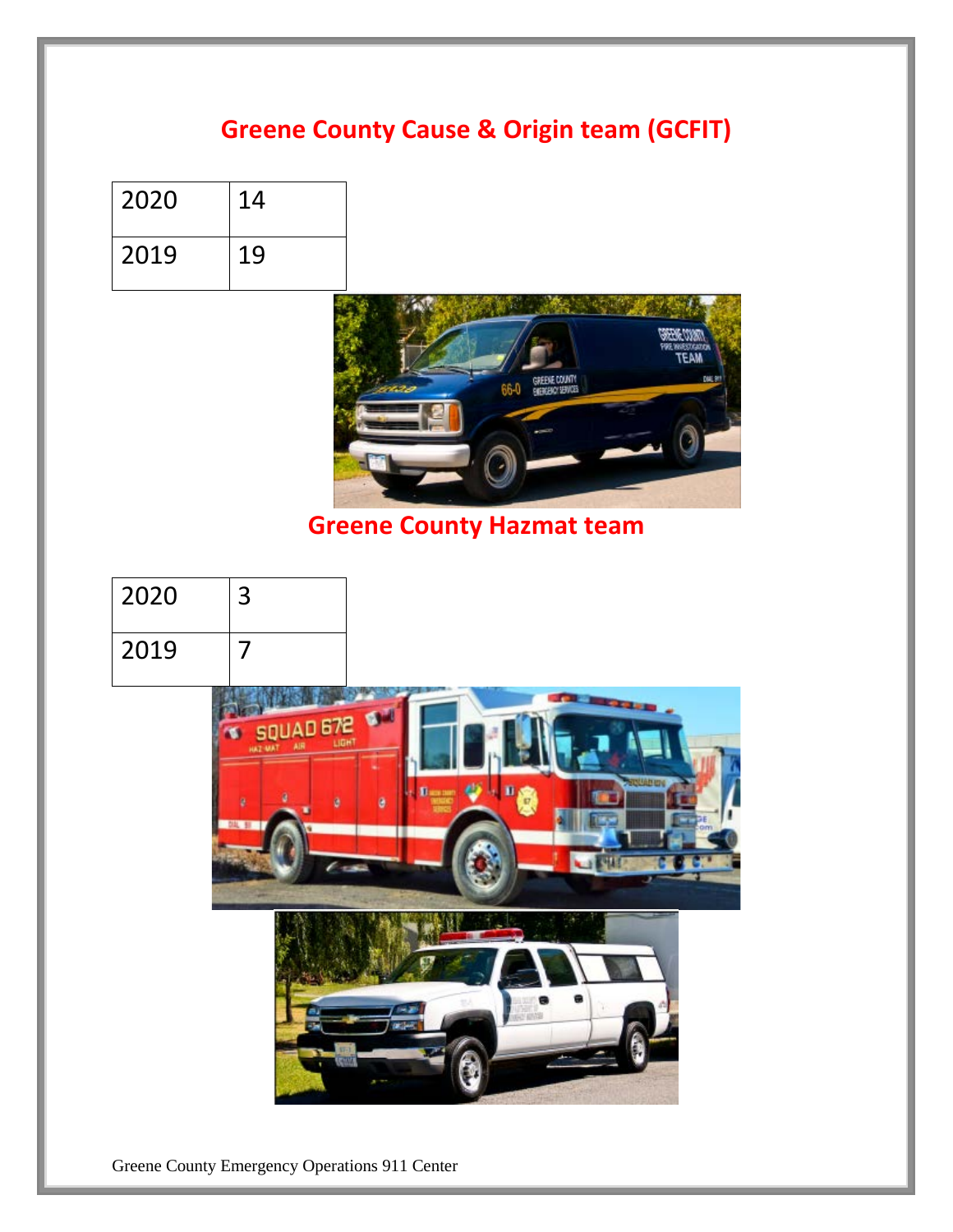## **2020 Law Enforcement Total calls**

| <b>Agencies</b>                     | Calls |
|-------------------------------------|-------|
| Greene County Sheriff's Office      | 8881  |
| New York State Police (Troop F)     | 4680  |
| Cairo Town Police Department        | 1278  |
| Hunter Town Police Department       | 1182  |
| Windham Town Police Department      | 1112  |
| Coxsackie Village Police Department | 859   |
| <b>Athens Police Department</b>     | 693   |
| Durham Town Police Department       | 398   |
| <b>Grand Total</b>                  | 16271 |

# **2019 Law Enforcement Total calls**

| Greene County Sheriff's Office      | 10366 |
|-------------------------------------|-------|
| New York State Police (Troop F)     | 4162  |
| Cairo Town Police Department        | 1268  |
| Hunter Town Police Department       | 1070  |
| Windham Town Police Department      | 1028  |
| Coxsackie Village Police Department | 899   |
| <b>Athens Police Department</b>     | 508   |
|                                     |       |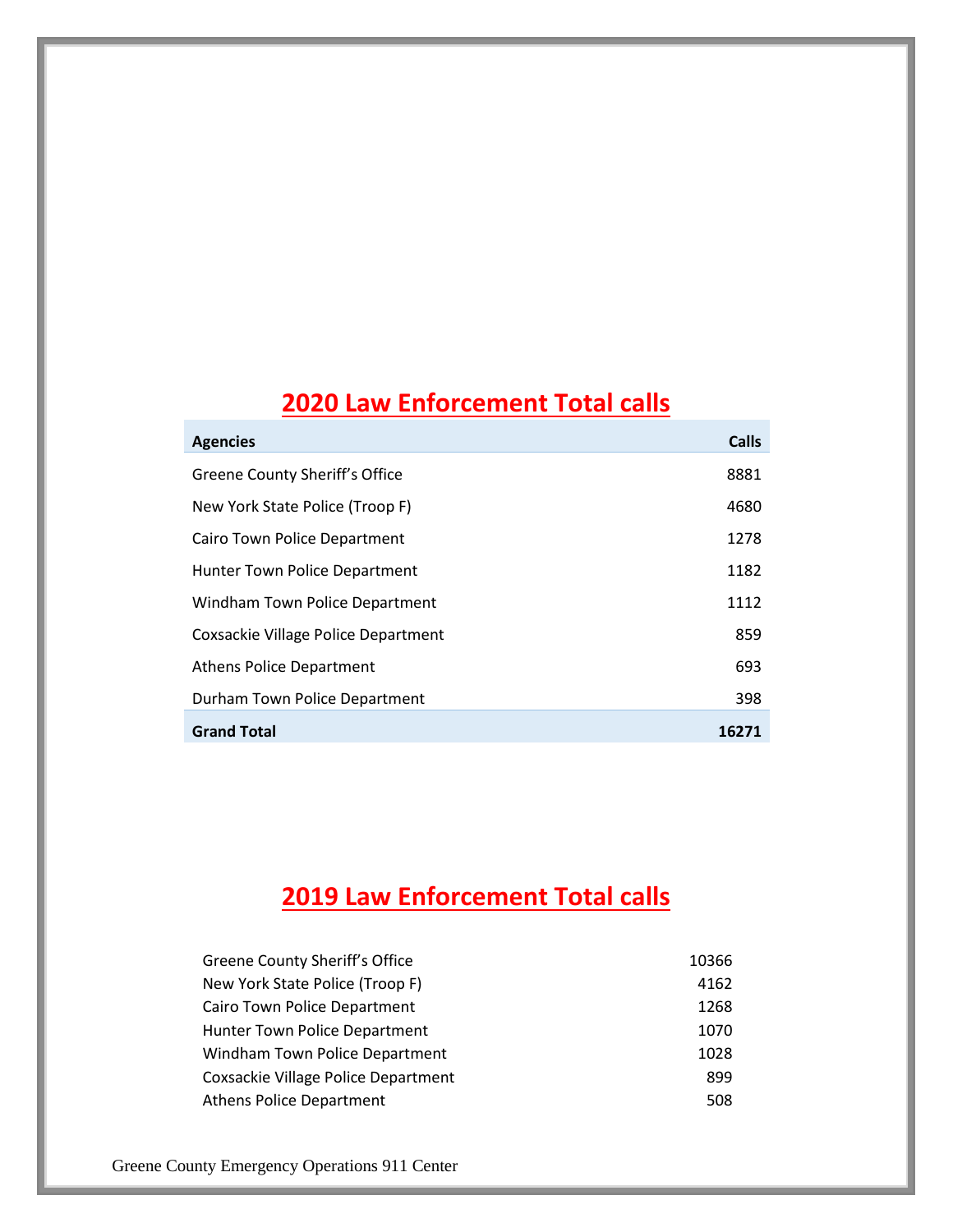Durham Town Police Department 445 **Grand Total 17313**

**2019 vs 2020 8hr shifts & 2019 vs 2020 12hr shifts**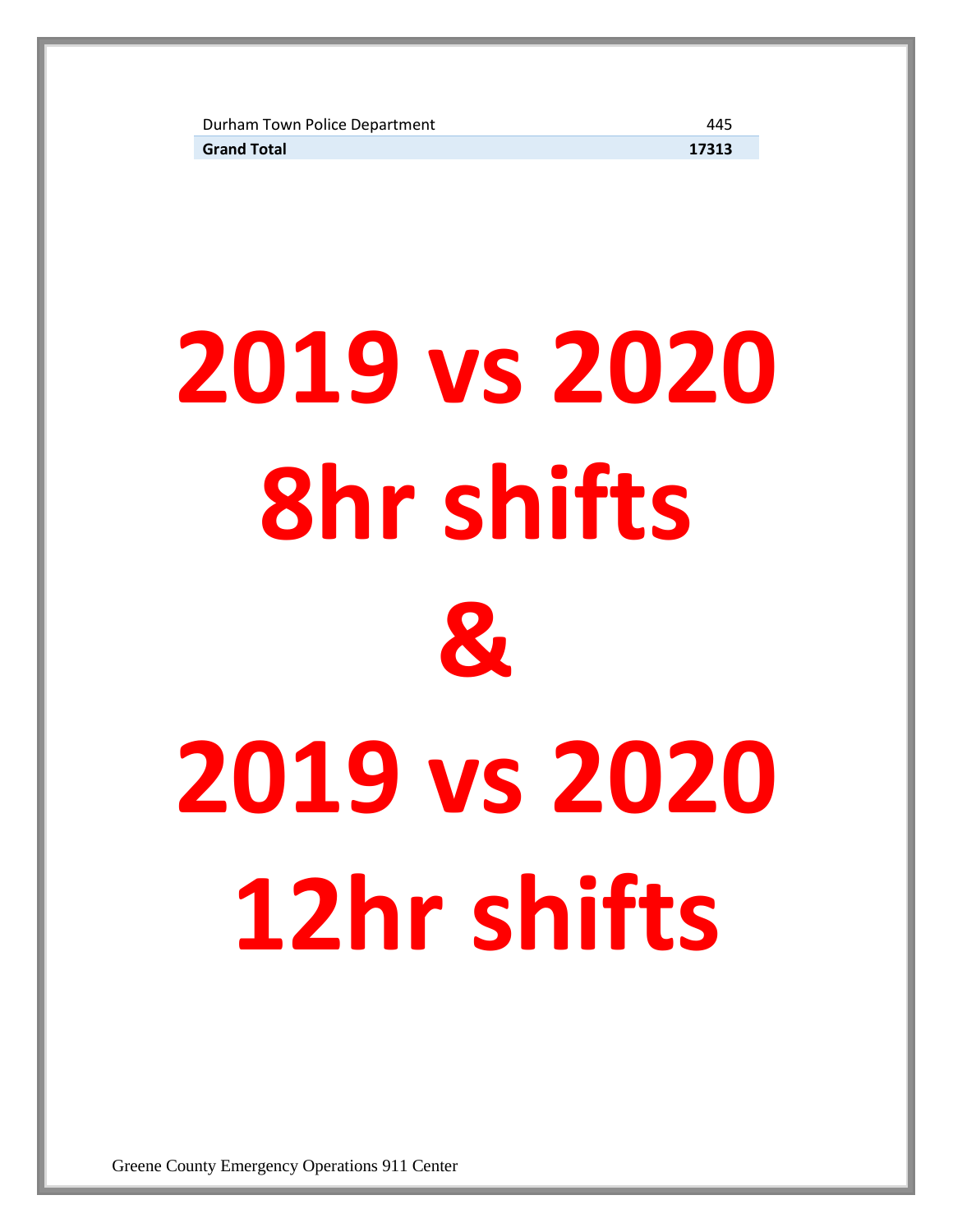| <b>Call Count</b>  | <b>Column Labels</b> |               |
|--------------------|----------------------|---------------|
| <b>Hours</b>       | Calendar 2019        | Calendar 2020 |
| $12 - 1:00$ AM     | 123                  | 155           |
| $1 - 2:00$ AM      | 122                  | 113           |
| $2 - 3:00$ AM      | 84                   | 96            |
| $3 - 4:00$ AM      | 80                   | 66            |
| $4 - 5:00$ AM      | 94                   | 79            |
| $5 - 6:00$ AM      | 97                   | 93            |
| $6 - 7:00$ AM      | 161                  | 109           |
| $7 - 8:00$ AM      | 218                  | 223           |
| <b>Grand Total</b> | 979                  | 934           |



#### 0 100 200 300 400 500 600 8 - 9:00 9 - 10:00 10 - 11:00 11 - 12:00 12 - 1:00 1 - 2:00 2 - 3:00 3 - 4:00 AM AM AM PM PM PM PM PM 1/1/2019 - 3/31/2019 vs 1/1/2020 - 3/31/2020 8:00a - 4:00p Calendar 2019 Calendar 2020



#### Canceled No

Canceled No

| <b>Call Count</b>       | <b>Column Labels</b> |               |
|-------------------------|----------------------|---------------|
| <b>Hours</b>            | Calendar 2019        | Calendar 2020 |
| $8 - 9:00$ AM           | 331                  | 311           |
| $9 - 10:00$ AM          | 480                  | 411           |
| $10 - 11:00$ AM         | 543                  | 431           |
| $11 - 12:00 \text{ PM}$ | 531                  | 474           |
| $12 - 1:00 \text{ PM}$  | 532                  | 516           |
| $1 - 2:00$ PM           | 490                  | 469           |
| $2 - 3:00$ PM           | 548                  | 496           |
| $3 - 4:00$ PM           | 543                  | 531           |
| <b>Grand Total</b>      | 3998                 | 3639          |

#### Canceled No

| <b>Call Count</b>      | <b>Column Labels</b> |               |
|------------------------|----------------------|---------------|
| <b>Hours</b>           | Calendar 2019        | Calendar 2020 |
| 4 - 5:00 PM            | 589                  | 514           |
| $5 - 6:00 \text{ PM}$  | 459                  | 486           |
| $6 - 7:00$ PM          | 480                  | 436           |
| $7 - 8:00$ PM          | 443                  | 470           |
| $8 - 9:00$ PM          | 495                  | 467           |
| $9 - 10:00 \text{ PM}$ | 368                  | 412           |
| 10 - 11:00 PM          | 266                  | 306           |
| 11 - 12:00 AM          | 205                  | 232           |
| <b>Grand Total</b>     | 3305                 | 3323          |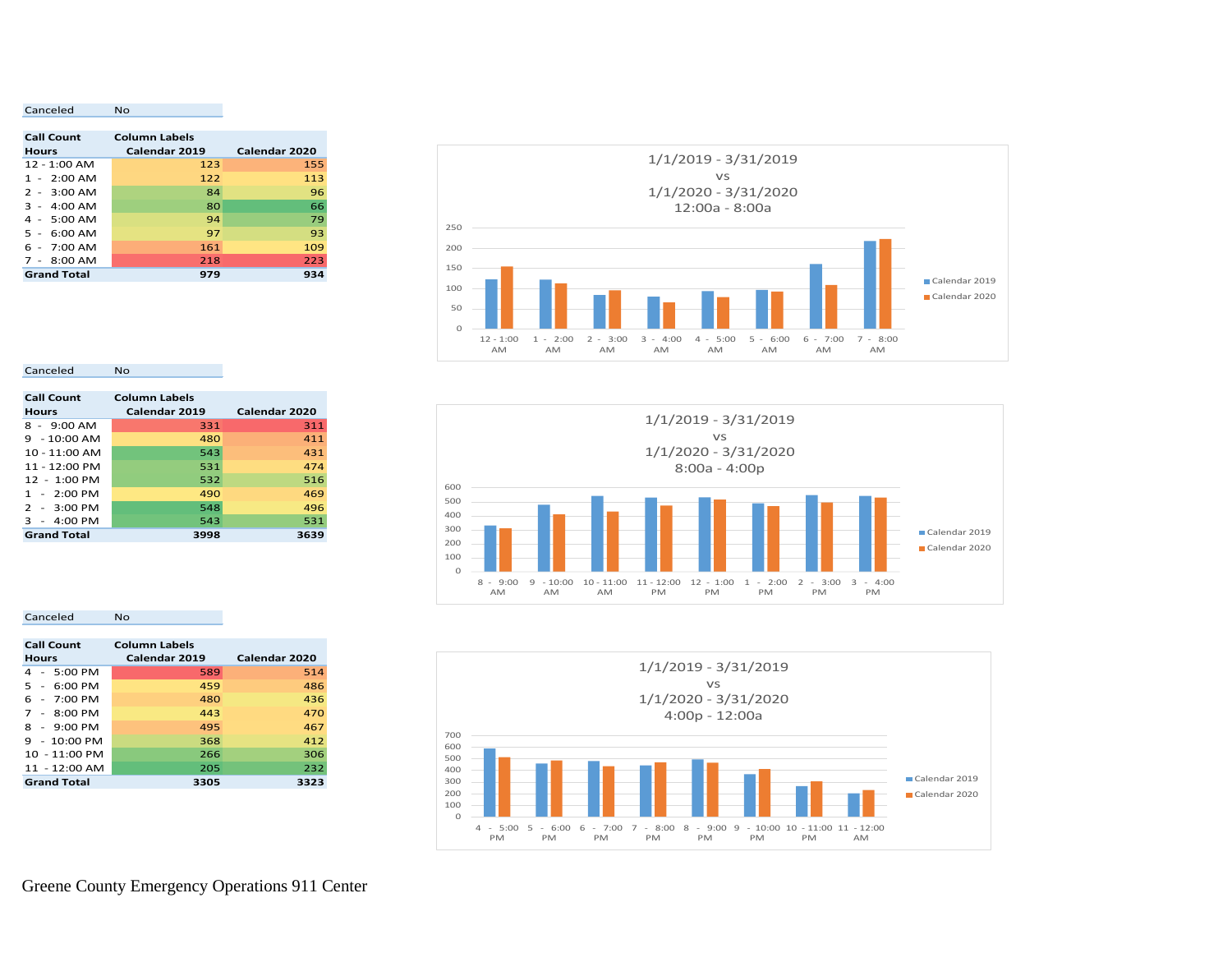| <b>Call Count</b>      | <b>Column Labels</b> |               |
|------------------------|----------------------|---------------|
| <b>Row Labels</b>      | Calendar 2019        | Calendar 2020 |
| 8 - 9:00 PM            | 1691                 | 1401          |
| $9 - 10:00 \text{ PM}$ | 1329                 | 1181          |
| 10 - 11:00 PM          | 1006                 | 979           |
| 11 - 12:00 AM          | 743                  | 670           |
| $12 - 1:00$ AM         | 501                  | 510           |
| $1 - 2:00$ AM          | 379                  | 408           |
| $2 - 3:00$ AM          | 300                  | 321           |
| $3 - 4:00$ AM          | 282                  | 249           |
| $4 - 5:00$ AM          | 269                  | 247           |
| $5 - 6:00$ AM          | 342                  | 334           |
| $6 - 7:00$ AM          | 505                  | 409           |
| $7 - 8:00$ AM          | 715                  | 636           |
| <b>Grand Total</b>     | 8062                 | 7345          |



Canceled No

Canceled No

| <b>Call Count</b>                        | <b>Column Labels</b> |               |
|------------------------------------------|----------------------|---------------|
| <b>Row Labels</b>                        | Calendar 2019        | Calendar 2020 |
| 8 - 9:00 AM                              | 1202                 | 962           |
| - 10:00 AM<br>9                          | 1465                 | 1261          |
| 10 - 11:00 AM                            | 1526                 | 1451          |
| 11 - 12:00 PM                            | 1628                 | 1434          |
| 12 - 1:00 PM                             | 1619                 | 1535          |
| $-2:00$ PM<br>1                          | 1589                 | 1542          |
| 2<br>$-3:00$ PM                          | 1595                 | 1598          |
| 3<br>4:00 PM                             | 1684                 | 1585          |
| 5:00 PM<br>4<br>$\blacksquare$           | 1714                 | 1708          |
| $6:00$ PM<br>5                           | 1722                 | 1682          |
| 6<br>$7:00$ PM                           | 1601                 | 1542          |
| 8:00 PM<br>7<br>$\overline{\phantom{a}}$ | 1535                 | 1467          |
| <b>Grand Total</b>                       | 18880                | 17767         |